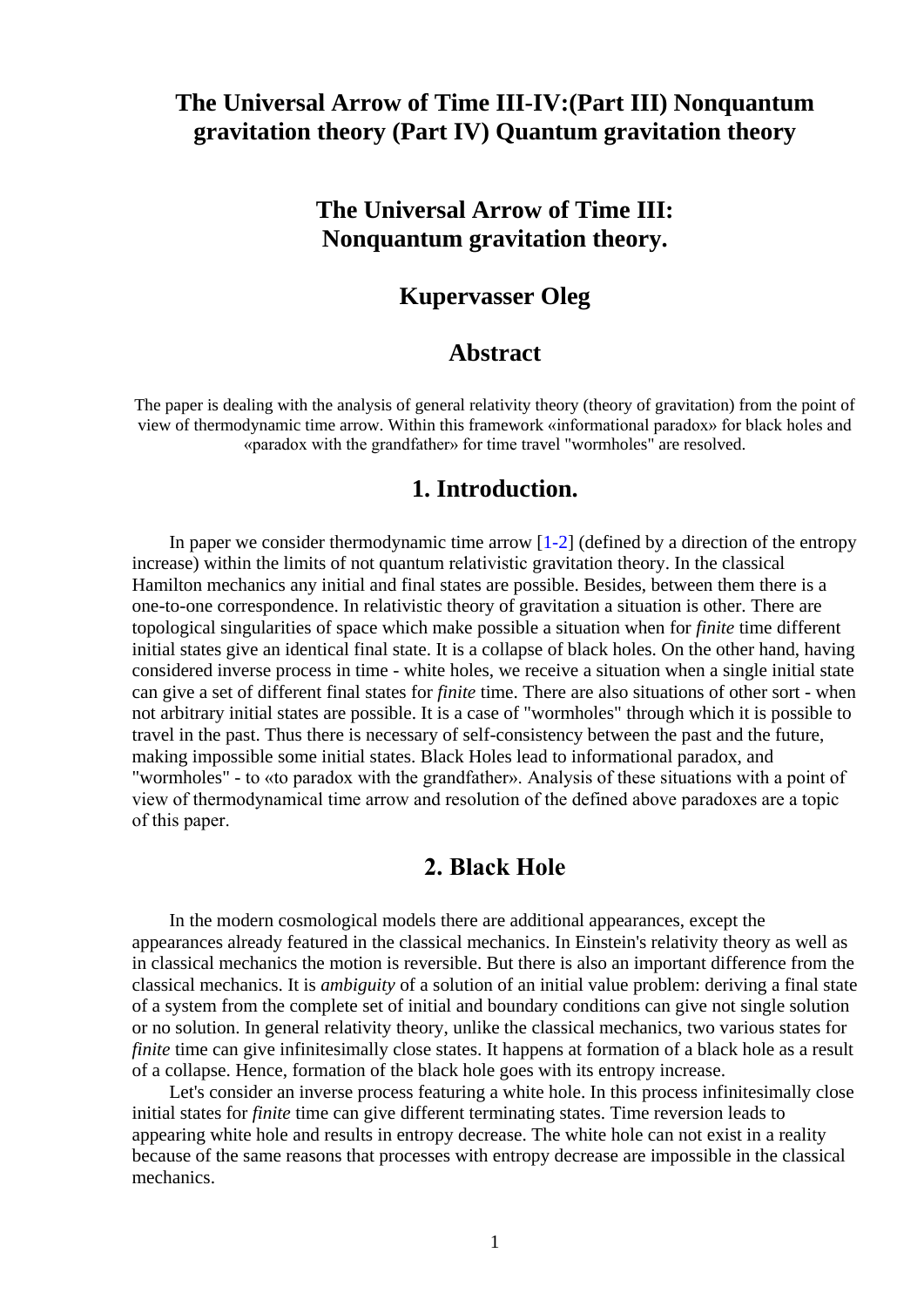However its instability is much stronger than instability in the classical mechanics. It has finite value already with respect to *infinitesimally small* perturbations. As consequence there are alignment of thermodynamic time arrows between the white hole and the observer/environment. The white hole transforms to a black hole for the observer. It means that the observer/environment even *infinitesimally weakly* interacting with the white hole can affect considerably its evolution for finite time. Thus the gravitational interaction of the observer/environment with the white hole is always distinct from zero.

 Here there is a well-known informational paradox **[**3**]**: the collapse leads to losses of the information in the Black Hole. It, in turn, results in incompleteness of our knowledge of a state of system and, hence, to unpredictability of dynamics of system, including Black Hole. The information, which in the classical mechanics always conserves, in a black hole disappears for ever. Is it really so? Or, probably, it is stored in some form inside of a black hole? Usually only two answers to this problem are considered: Or the information really vanishes completely; or the information is stored inside and can be extracted by some way. But, most likely, the third answer is true. Because of inevitable influence of the observer/environment it is impossible to distinguish these two situations experimentally in principle! And if it is impossible to verify something experimentally, it can not be a topic for the science.

 Actually, suppose that the information is stored in a black hole. Whether is it possible to resolve informational paradox and to extract this information from it? Perhaps, we can reverse a collapsed black hole, to convert it into a white hole and to extract the disappeared information? It would seem impossibly. But recently there appeared an interesting paper, which though and not directly, but allows to make it [4]. There is proved, that a black hole is completely equivalent to an entry to the channel, pairing two Universes. The entry of this channel is similar to the black hole, and an exit is similar to the white hole. This white hole can be considered, in some sense, as the reversed black hole. But to verify that the information does not disappear, we should come into the second Universe. To do it we suppose, that there is some "wormhole" which connects these two Universes. Let the observer can pass it and observe the white hole. But even if it happens, we know that the white hole is extremely unstable with respect to any observation. Attempt to observe it will result in its transformation into a black hole. It will close any possibility to verify, that the information is stored. Hence, both solutions of informational paradox are really equivalent and observationally are not distinguishable.

 This property of nonreversible information losses results in fact that the entropy increase law turns to be an exact law of the nature within framework of the gravitational theory. Really, there is such new fundamental value, as entropy of a black hole. It distinguishes gravitational theory from classical mechanics where the law entropy increase law has only approximate character (FAPP, for all practical purposes).

 The accelerated expansion of the Universe results in the same effect of nonreversible information losses: there are unobservable fields, whence we are not reached even by light. Hence, these fields are unobservable, and the information stored in them is lost. It again results in unpredictability of relativistic dynamics.

#### **3. Time wormhole**

 Let's consider from the point of view of the entropy such paradoxical object of general relativity theory, as time "wormhole" **[5]**. We will consider at the beginning the most popular variant, offered by Morris and Thorne **[6].** Let we have space wormhole with the extremities laying nearby. By very simple procedure (we will ship one of the extremities on a spaceship, we will move it with a velocity close to light, and then we will return this extremity on the former place) space wormhole can be conversed into time wormhole (wormhole traversing space into one traversing time). It can be used as a time machine. Such wormhole demands the special exotic matter necessary for conserving its equilibrium. However there were models of a time machine which allow to be bypassed absolutely without exotic substance [7, 9]. Or, using an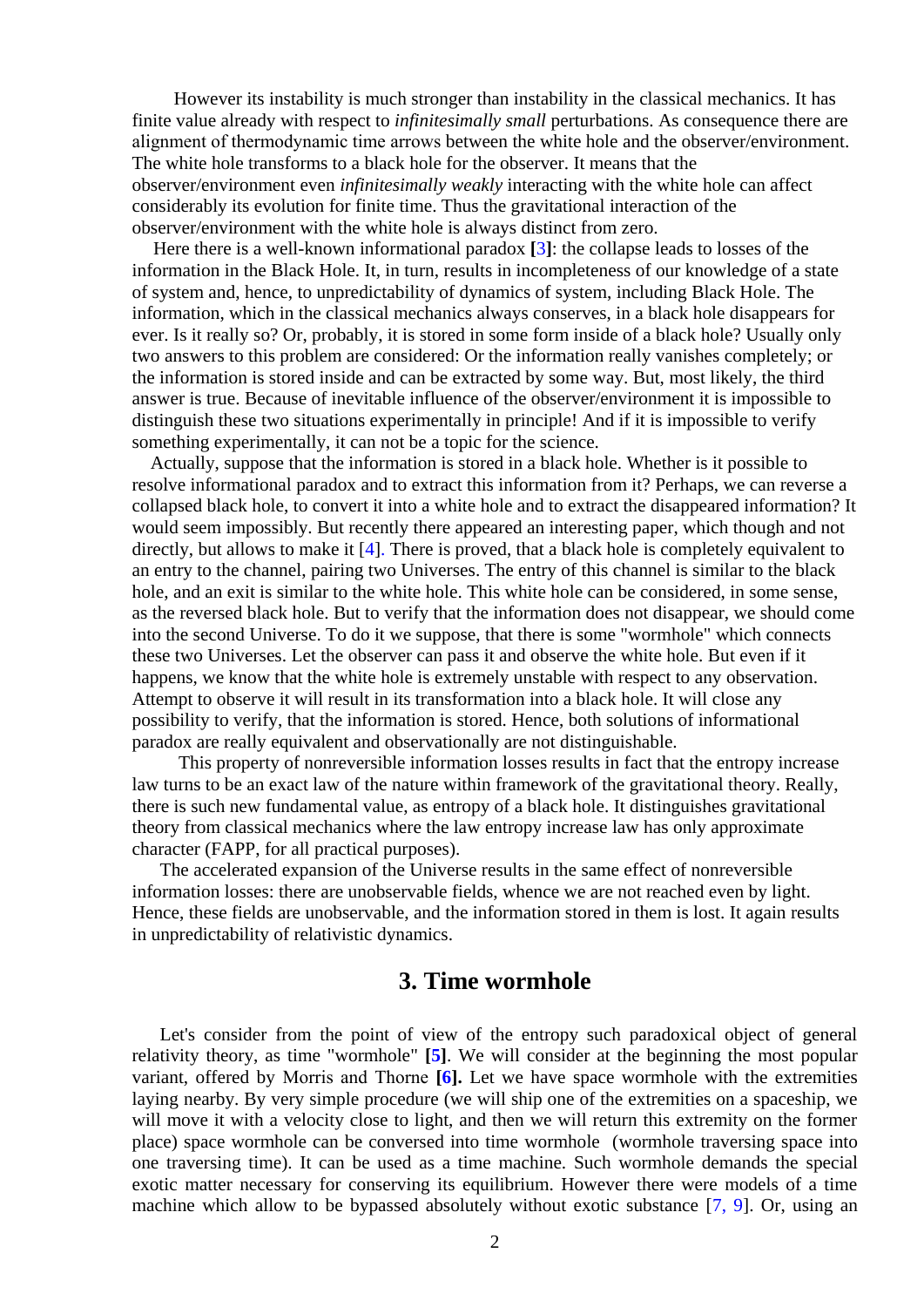electromagnetic field, allow to be bypassed by its small amount [8]. Use of such time machine can lead to well-known «paradox of the grandfather» when the grandson, being returned in the past, kills his grandfather. How this paradox can be resolved?

 From the physical point of view, the paradox of the grandfather means, what not all initial states which exist before time machine formation are realizable. Introducing the additional feedback between the future and the past a time wormhole makes their impossible. Hence, we or should explain nonrealizability such initial states. Or suppose, that time "wormhole" is unstable, like a white hole, and easily changes.

 Curiously enough, but both explanations are true. However for macroscopic whomeholes the first explanation has priority. Really, it would be desirable very much to have a macroscopic topology of the space to be stable. Constrains on initial states appears from entropy increase law and the correspondent alignment of thermodynamic time arrows, related to instability of states with opposite directions of these time arrows [1-2]. But macroscopic laws of thermodynamics are probability. For very small number of cases they are not correct (large-scale fluctuations). Both for these situations, and for microscopic wormholes where the concept of a thermodynamic time arrows and thermodynamics laws are not applicable, priority has the second explanation. It is related to extremal instability of the topology, which is defined by the time machine [9]. We discussed above such type of extremal instability for white holes. For macroscopic wormholes the solution can be discovered by means of the entropy increase law .It is ensured by instability of processes with the entropy decrease with respect to the Universe. This instability results in alignment of thermodynamic time arrows.

 Really, space wormhole does not lead to paradox. The objects immersed by its one extremity, go out other extremity during later time. Thus, the objects from more ordered and low entropy past hit in less ordered and high entropy future. During a motion through the wormhole the entropy of the travelling objects also increases: they transfer from more ordered state in less ordered one. Thus, time arrow of the object, travelling inside of the wormhole, and time arrow of the world around the wormhole have the same directions. It is also true for travelling through the time wormhole from the past to the future.

 However for travelling from the future to the past of the time arrow directions of the traveler into the wormhole and world around the wormhole will be already opposite [10, 11-13]. Really, the object travels from less ordered future to the more ordered past, but his entropy increases, instead of decreases! Hence, thermodynamic time arrows of the Universe and the traveler have opposite directions. Such process, at which entropies of the traveler decreases concerning the Universe, are unstable [1-2]. Hence, «memory about the past» of the traveler will be destroyed (and, may be, he will be destroyed completely), that will not allow him «to kill the grandfather».

Which mechanism at travelling in the wormhole ensures alignment of thermodynamic time arrows of the traveler and the Universe? Both extremities of "wormhole" it is the large bodies having finite temperature. Both extremities under the second thermodynamics laws inevitably should radiate light which partially hits to the wormhole. Already at the moment of "time machine" formation (transformation of the space wormhole into the time one) between its extremities there is a closed light ray. Every time when the ray features a circle, it is more and more biased to a violet part of the spectrum. Transiting a circle behind circle, rays are lost by the focal point, therefore energy does not amplify and it does not become infinite. Violet bias means, that the history of a particle of light is finite and defined by its coordinate time, despite the infinite number of circles [14]. This and other rays of light in wormhole fluctuate. They also have a direction of its thermodynamic time arrow coinciding with a thermodynamic time arrow of the Universe. Thanks to inevitable interaction with this radiation very unstable state of the traveler destroys. The state of the traveler is unstable because his thermodynamic time arrow is opposite to the Universe thermodynamic time arrows. The resulting destruction is enough to prevent the paradox of the grandfather.

 "Free will" allows us to initiate freely only irreversible processes with the entropy increase, but not with its decrease. Thus, we cannot send a object from the future to the past. Process of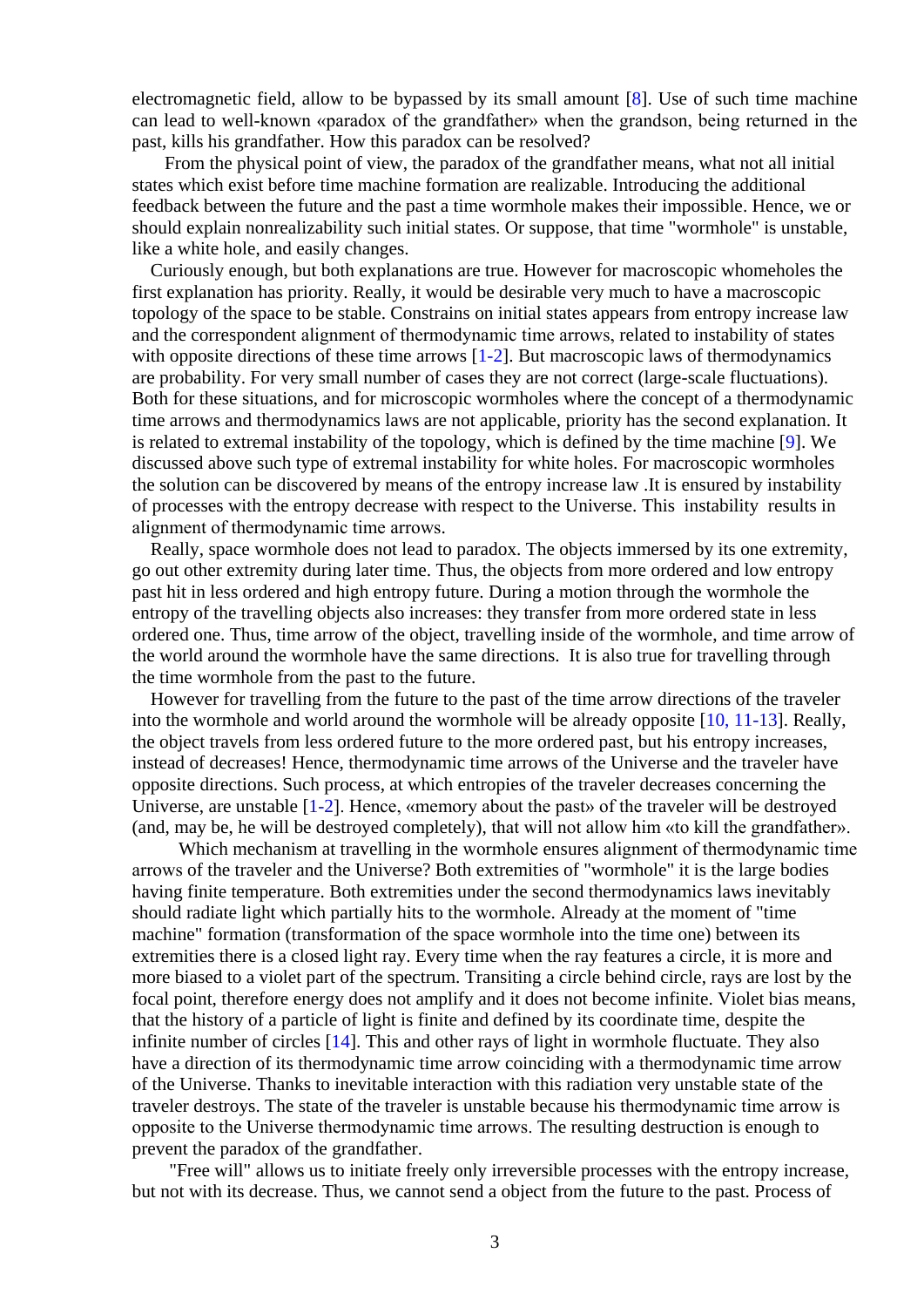alignment of thermodynamic time arrows and the correspondent entropy increase law forbids *the initial conditions* necessary for travelling of the macroscopic object to the past and resulting in "paradox of the grandfather".

 In paper **[**10**]** it is strictly mathematically proved, that the thermodynamic time arrow cannot have identical orientation with the coordinate time arrow during all travel over closed timelike curve. Process of alignment of thermodynamic time arrows (related to instability of processes with entropy decrease) is such *physical mechanism* which actually ensures performance of the entropy increase law.

 Macroscopic laws of thermodynamics are probabilistic. For very small number of cases they do not work (large-scale fluctuations). Both for these situations and for microscopic systems where thermodynamics laws are not applicable, the other explanation of the grandfather paradox have priority. In this case the time wormhole, like a white hole, appears unstable even with respect to infinitesimally weak perturbations from gravitation of travelling object. It can result in its fracture and prevention of the paradoxes, as is proved strictly in **[**9**]**. What are outcomes of reorganization of the space-time topology after fracture of the time wormhole? The author of [9] writes:

 «As we argue … non-uniqueness does not let the time travel paradoxes into general relativity — whatever happens in a causal region, a space-time always can evolve so that to avoid any paradoxes (at the sacrifice of the time machine at a pinch). The resulting space-times sometimes … curiously remind one of the many-world pictures».

 Let's formulate a final conclusion: *for macroscopic processes* instability of processes with the entropy decrease and correspondent alignment of thermodynamic time arrows makes almost impossible existence of initial conditions that allow travel to the past. Thereby it prevents both wormholes fracture and traveling of macroscopic bodies in the past leading to "paradox of the grandfather".

 For very improbable situations of macroscopic wormholes and for microscopic wormholes the wormhole fracture must occur. This fracture is result of remarkable property of general relativity theory - extremal instability: infinitesimal external action (for example, gravitation from traveler) can produce wormhole fracture for finite time!

### **4. Conclusions.**

 Let's summarize above. Observation process should be taken into account inevitably during considering any physical process. We must transform from ideal dynamics over coordinate time arrow to observable dynamics with respect to thermodynamical time arrow of observer. It allows us to exclude all unobservable in the reality phenomena, leading to paradoxes. Thus it is necessary to consider following things. The observer inevitably is a nonequilibrium macroscopic chaotic body with the thermodynamic time arrow defined by his entropy increase direction. He yields all measurements with respect to this thermodynamic time arrow. Dynamics of bodies with respect to this thermodynamic time arrow is named as observable dynamics. It differs from ideal dynamics, with respect to the coordinate time arrow. All bodies are featured in observable dynamics in macroparameters, unlike the ideal dynamics using microparameters. The coordinate does not exist at thermodynamic equilibrium. It can change the direction and is not coincide with the coordinate time arrow of the ideal dynamics. Always there is a small interaction between the observer and observable system. It leads to alignment of thermodynamic time arrows of the observer and the observable systems.

 We can see misterious situation. The same reasons which have allowed us to resolve paradoxes of wave packet reduction in quantum mechanics, paradoxes Loshmidt and Poincare in the classical mechanics allow to resolve informational paradox of black holes and the paradox of the grandfather for time wormholes. Remarkable universality!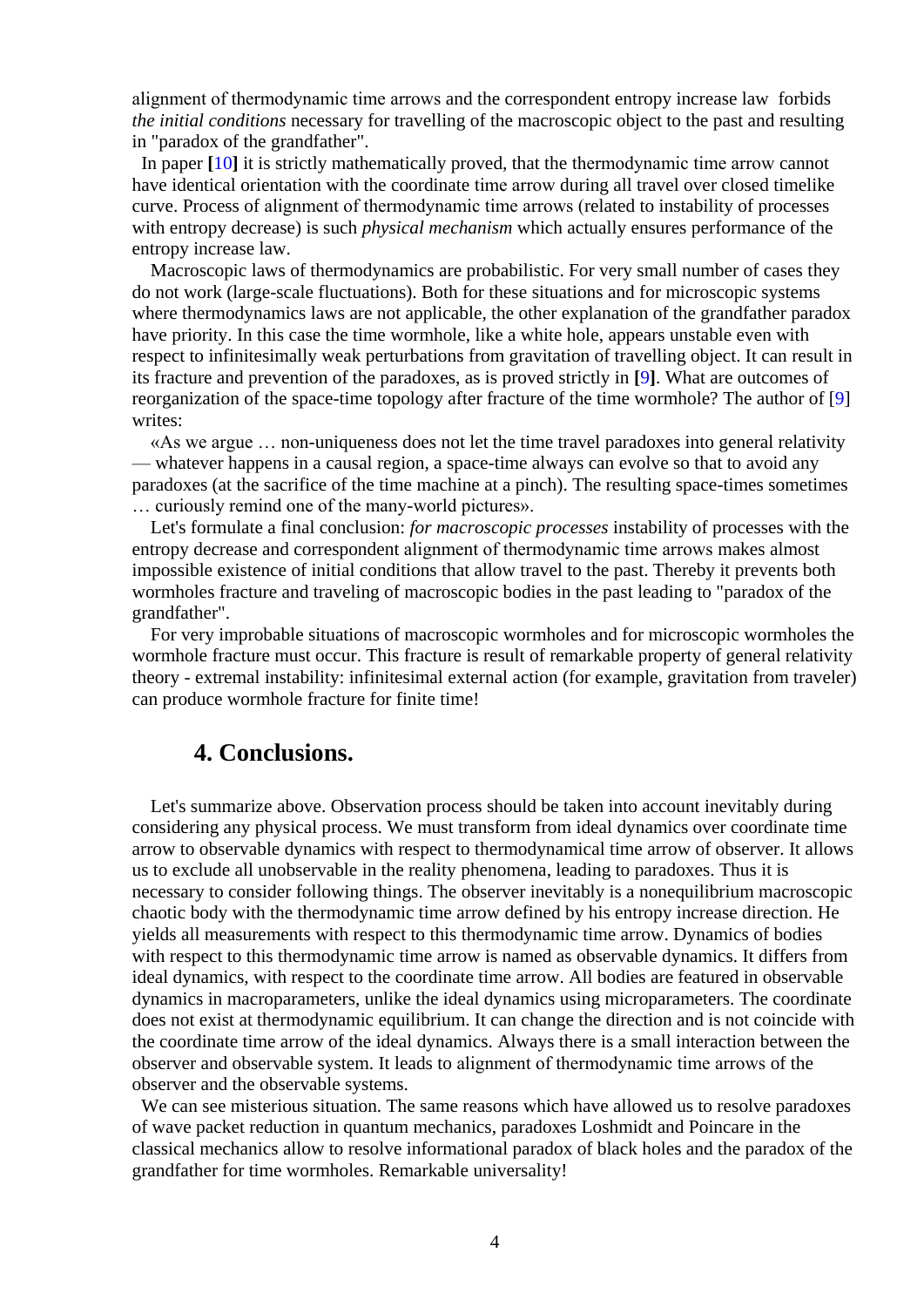# **Acknowledgment**

We thank Hrvoje Nikolic and Vinko Zlatic for discussions and debates which help very much during writing this paper.

# **Bibliography**

- 1. Oleg Kupervasser, Hrvoje Nikolic, Vinko Zlatic "The Universal Arrow of Time I: Classical mechanics", Foundations of Physics 42, 1165-1185 (2012) [http://www.springerlink.com/content/v4h2535hh14uh084/,](http://www.springerlink.com/content/v4h2535hh14uh084/) arXiv:1011.4173
- 2. Oleg Kupervasser "The Universal Arrow of Time II: Quantum mechanics case" arXiv::1106.6160
- 3. Preskill, John (1992), *Do black holes destroy information?*, [arXiv:](http://en.wikipedia.org/wiki/ArXiv)[hep-th/9209058](http://arxiv.org/abs/hep-th/9209058)
- 4. Nikodem J. Popławski «Radial motion into an Einstein–Rosen bridge» Physics Letters B 687 (2010) 110–113
- 5. Joaquin P. Noyola, Relativity and Wormholes, Department of Physics, University of Texas at Arlington, Arlington, TX 76019, (2006)

[http://www.uta.edu/physics/main/resources/ug\\_seminars/papers/RelativityandWormholes.doc](http://www.uta.edu/physics/main/resources/ug_seminars/papers/RelativityandWormholes.doc)

- 6. M. Morris, and K. Thorne, Am. J. Phys. 56 (4), (1988).
- 7. Amos Ori, A new time-machine model with compact vacuum core, [Phys Rev Lett, 95,](http://arxiv.org/ct?url=http%3A%2F%2Fdx.doi.org%2F10%252E1103%2FPhysRevLett%252E95%252E021101&v=dadb9d9b)  [021101](http://arxiv.org/ct?url=http%3A%2F%2Fdx.doi.org%2F10%252E1103%2FPhysRevLett%252E95%252E021101&v=dadb9d9b) (2005)
- 8. I.D. Novikov, N.S. Kardashev, A.A. Shatskii Physics-Uspekhi, V. 177, N 9, P.1017, (2007)

9. S. V. Krasnikov, The time travel paradox, Phys.Rev. D65 (2002) , <http://arxiv.org/abs/gr-qc/0109029>

- 10. Hrvoje Nikolic, CAUSAL PARADOXES: A CONFLICT BETWEEN RELATIVITY AND THE ARROW OF TIME[,Foundations of Physics Letters,](http://www.ingentaconnect.com/content/klu/fopl;jsessionid=1hraqop7oafa7.alice) Volume 19, Number 3, June 2006, p. 259-267(9)
- 11. H.D. Zeh, *The Physical Basis of the Direction of Time* (Springer, Heidelberg, 2007).
- 12. H. D. Zeh Remarks on the Compatibility of Opposite Arrows of Time *Entropy* 2005, *7*(4), 199-207
- 13. H. D. Zeh Remarks on the Compatibility of Opposite Arrows of Time II *Entropy* 2006, *8[2]*, 44-49
- 14. Hawking S.W., Thorne K.S., Novikov I.,Ferris T., Lightman A., Price R. "The future of Spacetime", California, Institute of Technology (2002)

# **The Universal Arrow of Time IV: Quantum gravitation theory.**

# **Kupervasser Oleg**

# **Abstract**

The paper is dealing with the analysis of quantum gravitation theory from the point of view of thermodynamic time arrow. Within this framework «informational paradox» for black holes and «paradox with the grandfather» for time travel "wormholes", black stars, Penrose's project of new quantum gravitation theory, anthropic principle are considered.

# **1. Introduction**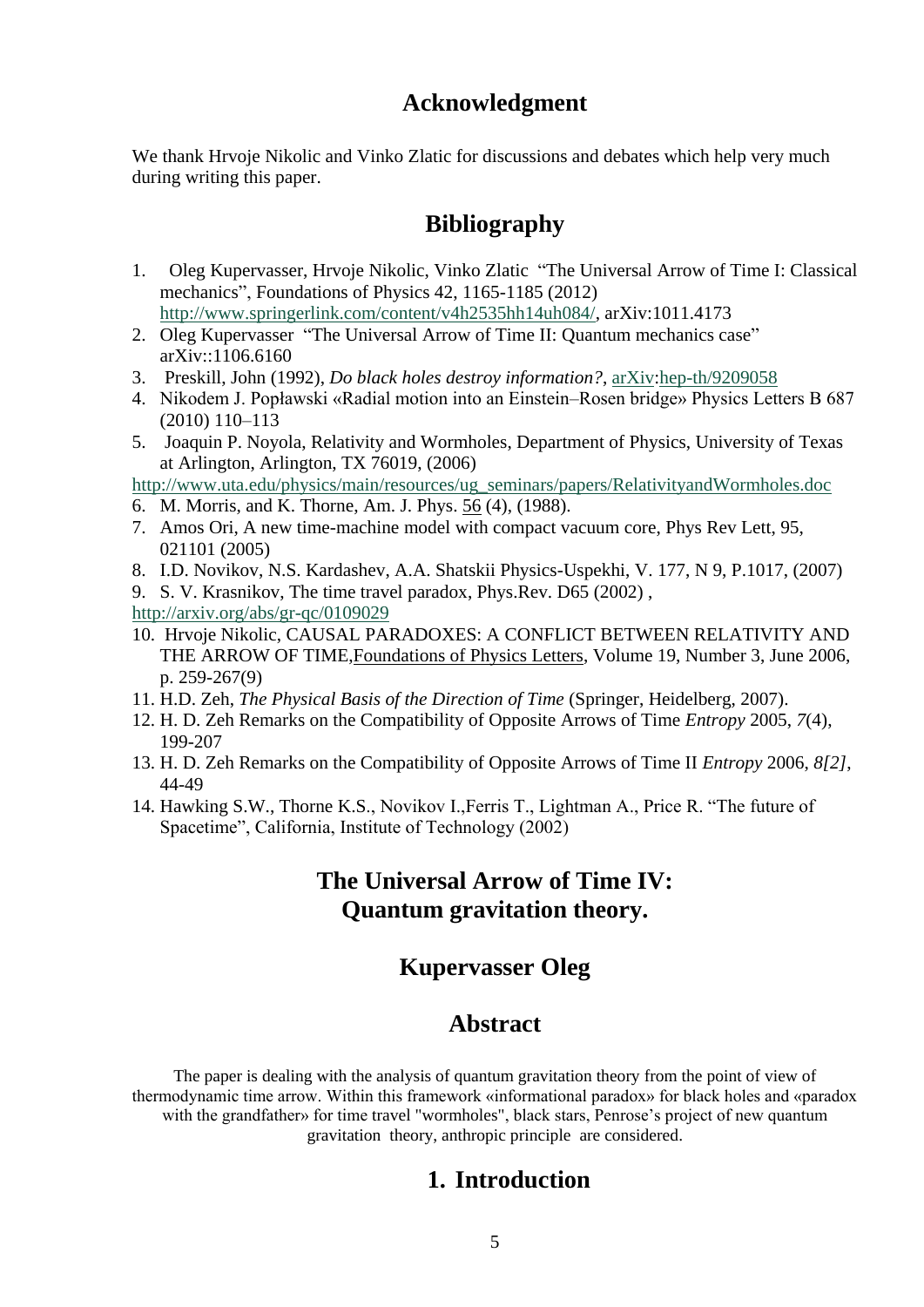The paper includes the analysis of quantum gravitation theory from the point of view of the thermodynamic time arrow [1-3]. Inside of this framework«informational paradox» for black holes and «paradox of the grandfather» for time "wormholes", black stars [4] and anthropic principle [5] are considered. It is shown, that wishes of Penrose [6-7] for the future theory of quantum gravitation need not creation of the new theory, and can be realized within a framework of already existing theories by the help of the thermodynamic approach.

### **2. Black holes**

 In general relativity theory, unlike the classical mechanics, two different states for *finite*  time can give infinitesimally close states. It happens during formation of a black hole as a result of its collapse. It results in the well-known informational paradox **[**8**]**: the collapse leads to losses of the information in the black hole. It results in incompleteness of our knowledge of the system state. Hence, it can leads to unpredictability of the system dynamics. The information, which in classical and a quantum mechanics is always conserved, disappears in a black hole. Whether is it so? Usually only two answers to this problem are considered. Or the information really vanishes completely; or the information is conserved inside of the black hole and can be extracted. We will see that in quantum gravitation we have the same answer, as in general relativity theory both answers are possible and true, because the difference is not observed experimentally.

 For the semiclassical theory of gravitation where gravitation is featured by relativistic relativity theory, and fields is featured by quantum field theory, the paradox resolution is made with the help of Hawking radiation.

 In quantum field theory the physical vacuum is filled by permanently born and disappearing "virtual particles". Close to the event horizon (but nevertheless outside) of a black hole the pairs of particle-antiparticle can be born from vacuum. It is possible the situation when an antiparticle total energy appears subzero, and a particle total energy appears plus. Falling to the black hole, the antiparticle reduces its total energy and mass while the particle is capable to fly away to infinity. For the remote observer it looks as Hawking radiation of the black hole.

 Since this radiation incoherent after evaporation of the black hole all information accumulated inside of it disappears. It is an answer of the semiclassical theory. It would seem that this result contradicts to reversibility and unitarily of quantum mechanics where the information can not be lost. We would expect the same result in quantum gravitation theory. But whether is it so?

 We have now no finished theory of quantum gravitation. However for a special case of the 5 dimentional anti-de-Sitter space this paradox is considered by many scientists to be resolved. The information is supposed to be conserved, because a hypothesis about AdS/CFT dualities, i.e. hypotheses that quantum gravitation in the 5-dimensional anti-de-Sitter space (that is with the negative cosmological term) is equivalent mathematically to a conformal field theory on a 4 surface of this world [9]. It was checked in some special cases, but not proved yet in a general case.

 Suppose that if this hypothesis is really true, as it automatically solves the information problem. The fact of the matter is that the conformal field theory is unitary. If it is really dual to quantum gravitation then the corresponding quantum gravitation theory is unitary too. So, the information in this case is not lost.

 Let's note that it not so. Taking into account the influence of the observer makes inevitable information losses. Process of black hole formation and its subsequent evaporation happens on all surface of the anti-de-Sitter world (described by the conformal quantum theory) which includes as well the observer. The observer inevitably gravitational interacts with the black hole and its radiation. Unlike usual quantum mechanics all-pervading gravitational interaction exists in quantum gravitation. So influence of the observer already cannot be made arbitrary small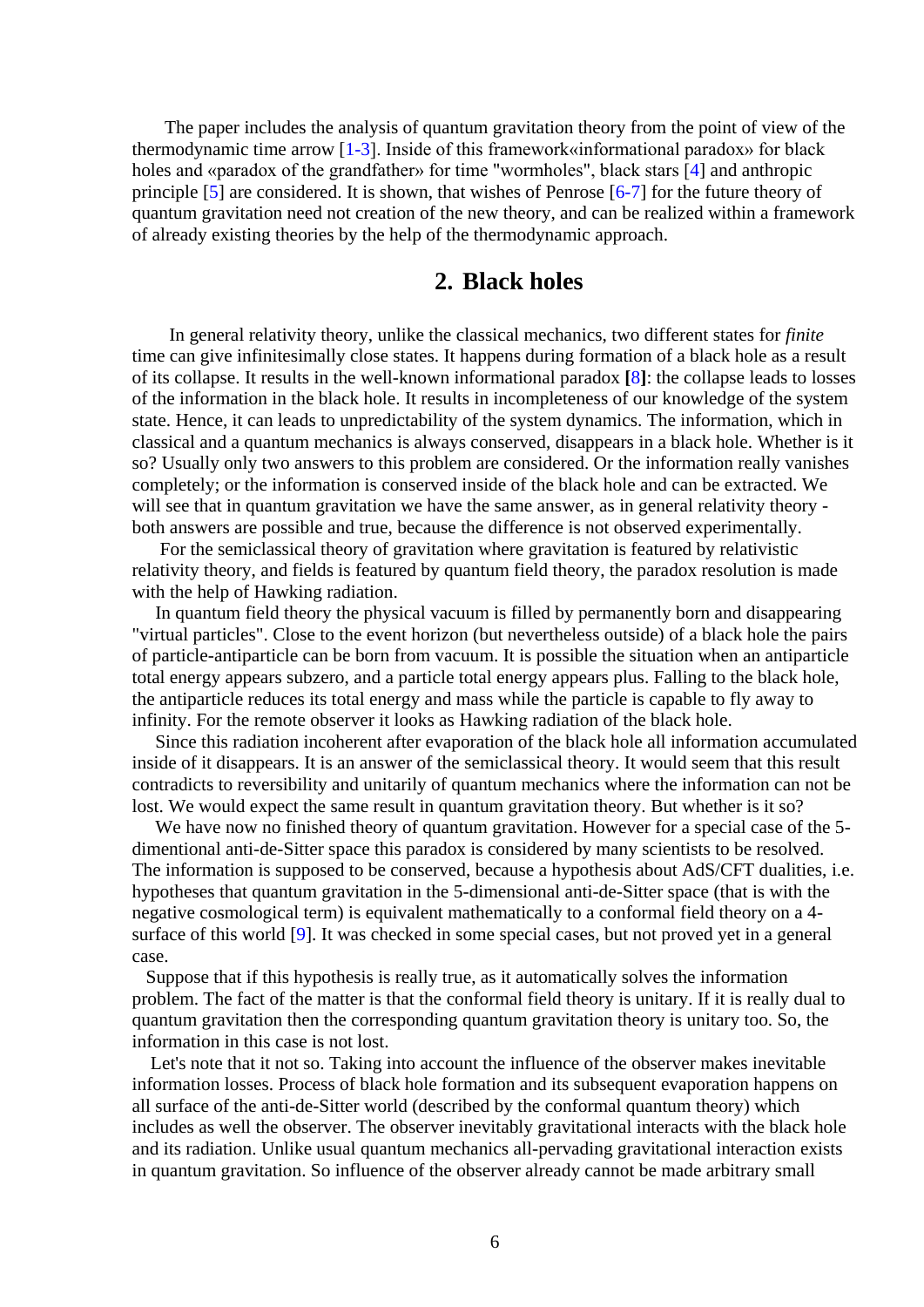under any requirements. Interaction with the observer makes the system not unitary similarly to the semiclassical case.

 It would seem that we can solve the problem by including the observer in the system description. But the observer cannot precisely know the initial state and analyze the system when he is its part! So, he cannot experimentally verify the difference between unitary and not unitary evolution. It is necessary complete knowledge of the system state for such verification. But it is impossible at introspection.

 In the anti-de-Sitter world Universe expansion is inevitably replaced by a collapse. But the same effect information losses are available also for the accelerated expansion of the Universe there appear unobservable parts of Universe, whence we are not reached even by light. Hence, these parts are unobservable, and the information containing in them is lost. It again results in unpredictability.

 Thus, the experimental verification of informational paradox again becomes impossible *in principle*! In case of quantum gravitation information conservation happens only on a paper in the ideal dynamics. In the real observable dynamics the difference is not observed experimentally in principle. It is possible to consider both answers to the problem to be correct. The two cases of conservation or not conservation of information experimentally are not distinguishable.

 Principal difference between usual quantum theory and quantum gravitation theory happens because of inevitable gravitational interaction. In usual quantum theory interaction between an observer and an observed system can be made zero in principle at known initial conditions of the observed system. In quantum gravitational systems the small gravitational interaction with the observer is irremovable in principle: it creates principally inherent decoherence and converts evolution of any observable system into the nonunitary. Only for nonobservable ideal evolution on a paper it can be made formally unitary. But also it is possible not to make it unitary- here we have a freedom to choose. If we wish to feature real observable dynamics we can put the dynamics to be nonunitary. For macrobodies such observable dynamics is semiclassical theory. It is experimentally indistinguishable for the real macroscopic observer from unitary quantum gravitation dynamics of large black holes.

#### **3. Time wormhole**

 Let's consider from the point of view of the entropy such paradoxical object of general relativity theory, as time "wormhole" **[10]**. We will consider at the beginning the most popular variant, offered by Morris and Thorne **[11].** Let we have space wormhole with the extremities laying nearby. By very simple procedure (we will ship one of the extremities on a spaceship, we will move it with a velocity close to light, and then we will return this extremity on the former place) space wormhole can be conversed into time wormhole (wormhole traversing space into one traversing time). It can be used as a time machine. Such wormhole demands the special exotic matter necessary for conserving its equilibrium. However there were models of a time machine which allow to be bypassed absolutely without exotic substance  $[12, 17]$ . Or, using an electromagnetic field, allow to be bypassed by its small amount [13]. Use of such time machine can lead to well-known «paradox of the grandfather» when the grandson, being returned in the past, kills his grandfather. How this paradox can be resolved?

 Let's consider, what answer to this problem the semiclassical theory of gravitation gives. Suppose that the macroscopic topology of the space related to the time machine is unchanged. At the moment of the time machine formation (transformation of the space wormhole into time one) between its extremities there is a closed light ray. Its energy does not reach infinity, despite the infinite number of passes, because of a defocusing of the light [16]. Other situation however arises in the semiclassical theory with «vacuum fluctuations» radiation field [14]. Passing the infinite number of times through the wormhole and summing, these fluctuations reach the infinite energy which will destroy any traveler.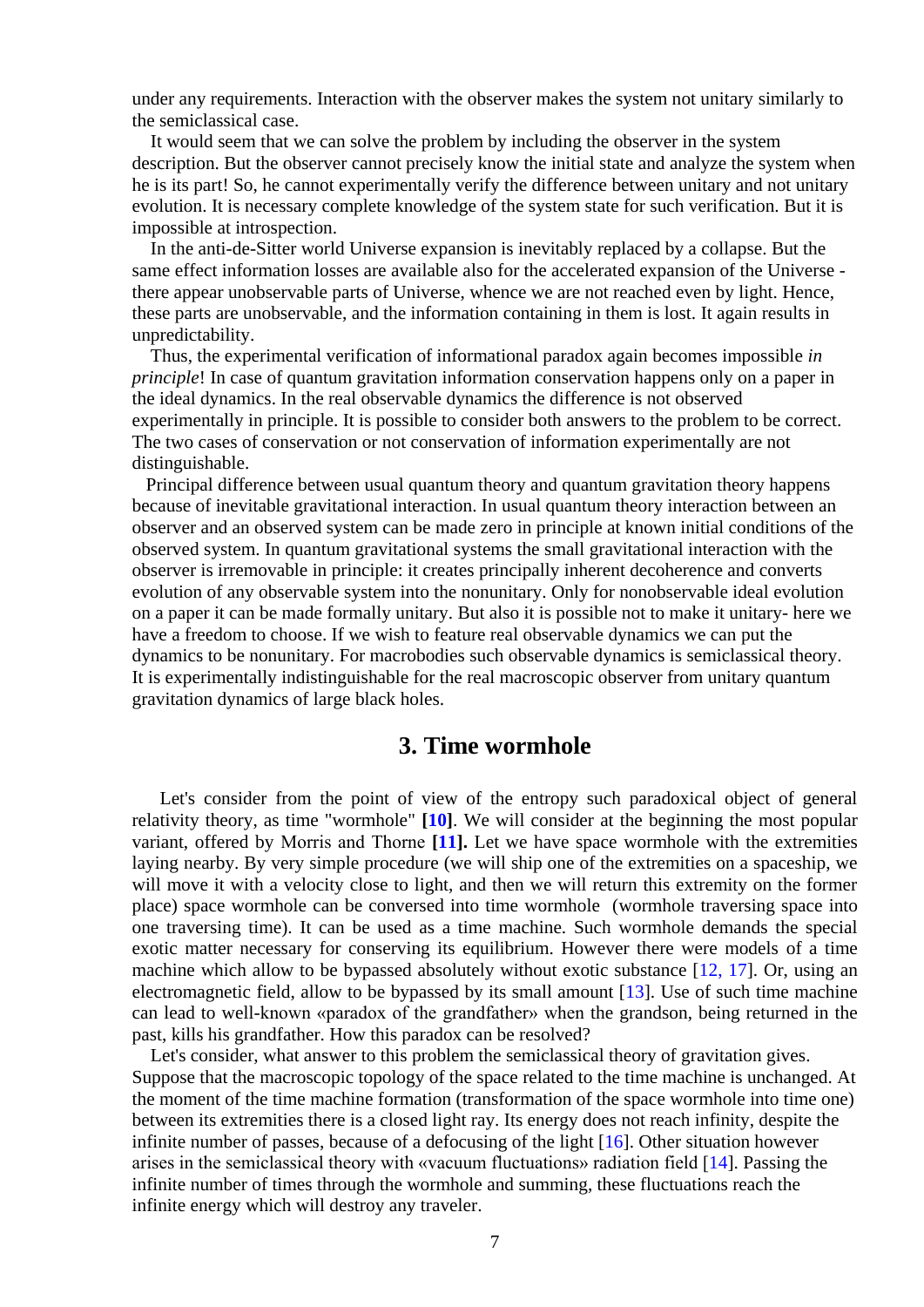However a situation in quantum gravitation is the other. Quantum fluctuations contain large energies when they arise on short distances. So it is possible to find so small distance on which energy of fluctuation will be large enough for formation of a tiny black hole. Thus the horizon of the tiny black hole will be the same size, as well as this small distance. The space - time is not capable to remain homogeneous on such short distances. This mechanism ensures natural "blocking" of singular fluctuations formation, restricting them on a size - «maximum energy in the minimal sizes»  $[16]$ .

 Detailed calculations of quantum gravitation show [15], that this "blocking" to formation of singular fluctuations ensures very small, but not zero probability of unobstructed transiting of time "wormhole" for macroscopic object. How to prevent in this situation «paradox of the grandfather»? Here it is convenient for us to use the language of multiworld interpretation of quantum mechanics. To prevent paradox the traveller should penetrate to the parallel world where it can easily «kill the grandfather» without breaking a causality principle. Such parallel world will interfere quantum-mechanically with the worlds of "not killed grandfather" where the observer was unsuccessful to transit the time wormhole. However the probability amplitude of such world will be extremely small. Whether can the observer in the world where «the grandfather has not killed» discover the alternative world at least in principle, using quantum correlations between the worlds? Similarly to "paradox of the Schrodinger cat" he cannot because of the same reasons, as in usual quantum mechanics [2]. Observation of large effects of quantum correlations is impossible because of «observer's memory erasing» [1-2]. Penetration to the parallel world of quantum mechanics is experimentally indistinguishable from time wormhole fracture and penetration to the parallel world of general relativity theory [3, 17]. It means, that from the point of view of the external real macroscopic observer a situation when the traveler has perished in the wormhole or has penetrated in «other world», are observationally indistinguishable. It is equivalent to a situation when the traveler falls into a black hole. we do not know - whether he is crushed in the singularity or penetrated into «other world» through the white hole [18]. (Though this difference is observed and essential for the traveler. But he will carry away all these observations with himself into «other world».) We see, that as well as in a case of "informational paradox", the difference between quantum and semiclassical theories for macroscopic objects experimentally is not observed for the macroscopic observer which did not travel in the time wormhole.

#### **3. Black stars.**

 Recently there appears an interesting theory of "black stars" [4]. Usually the collapse of a black hole is considered as fast process. However we don't know well a matter behavior under high pressures. We know that intermediate stages such as white dwarfs, neutron stars are possible before a black hole collapse. These intermediate stages make a collapse not avalanche, but gradual. Probably, on the way to a collapse will appear additional intermediate stages appear, for example, quark stars. These intermediate stages make this process to be gradual without a fast collapse at all. For classical gravitation it is incidental. The star becomes a black hole for gradual process also. But for semiclassical gravitation it is important. It can be shown that for such case at slow squeezing quantum fluctuations at a surface will prevent a star material to collapse to a singularity and to become a black hole. Outside this object would be similar to a black hole, but inside it would be different, conserving all information without singularity. It will allow for a traveler to penetrate its surface and to come back. It is worthy of note that against such picture there is an essential objection.

 How much is such construction of a star stable with respect to the external perturbation imported by the traveler to inside of a star? Also how much is the traveler stable during such travel? The traveler is a macroscopic body. After penetration to a black star, he will increase its mass stepwise at finite value. It can results in its collapse to a black hole. Suppose that the process again goes "gradually" without collapse. Then the traveler "would be dissolved" into the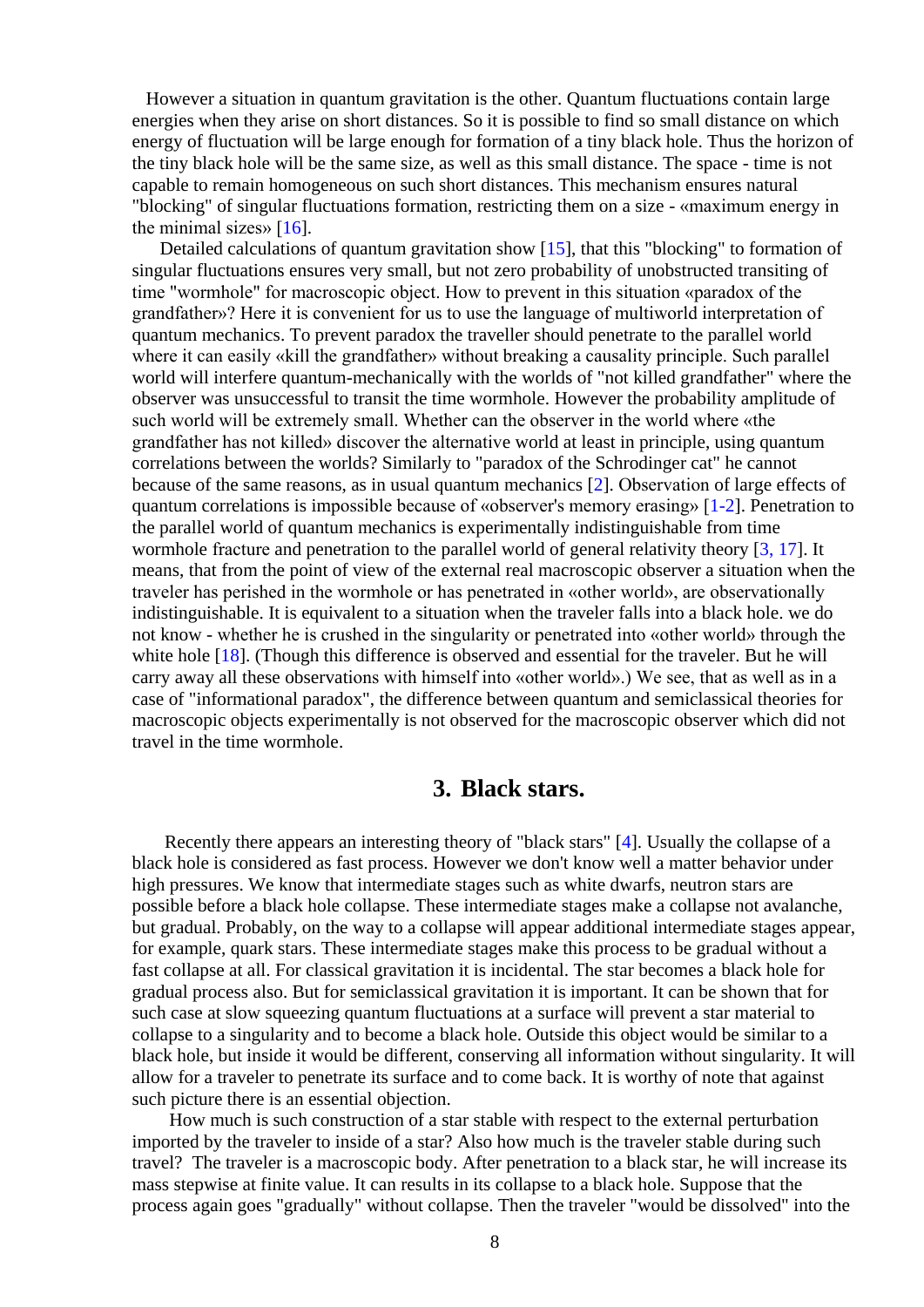star and cannot come back also. Thus, it seems that the difference between a black star and a black hole can not observe experimentally. So, it means that the difference between these objects exists only on a paper, i.e. in ideal dynamics.

# **4. Penrose's project of new quantum gravity theory.**

In the nice books [6-7] Penrose gives the remarkable prediction of the future theory of quantum gravitation. In this theory:

1) Unlike usual quantum mechanics a wave packet reduction is fundamental property of the theory.

2) This reduction inseparably linked with gravitation appearance.

3) The reduction is ruled not only by probability law. It can be result in some more complex uncertain behavior that can not be predicted even by probability law.

4) Unlike remarkable coherent quantum systems, classical chaotic nonequilibrium systems are exposed to criticism. They are supposed to be not relevant for modeling of real complex systems. Describes above unpredictable systems must be only pure quantum system.

It is worthy of note, that for receiving all these properties we need not new theory. Let take into account an inevitable gravitational interaction of the macroscopic real observer and his thermodynamical time arrow. It results in all described above outcomes within framework of already existing theories of quantum gravitation. Besides, classical chaotic nonequilibrium systems possess all properties of quantum ones. For any «purely quantum effect» always it is possible to discover such classical analogue (Appendix A [2]). Namely:

1) We saw above, that an inevitable gravitational interaction of the macroscopic real observer with an unstable observable system inevitably makes evolution of the observable system nonunitary. The difference between the unitary and nonunitary theory exists only on a paper and experimentally is not observed in quantum gravitation theory.

2) Because of the reasons stated above the gravitation interaction results in the inevitable reduction and correspondent nonunitarity in framework of the current quantum gravitation theory. Moreover, for macroscopic objects the semiclassical theory is already possessing desirable fundamental property of nonunitary. It is experementally equvalent to the quantum gravitation theory.

3) Behavior of many macroscopic bodies, in spite of nonunitarity, it is possible to describe completely by set of macroparameters and laws of their evolution. There are, however, *unpredictable* systems, whose behavior can not be described completely even by probability laws.

 For example, let us consider quantum computers. Suppose that some person started such quantum computer and knows its initial state. Its behavior is completely predicted by such person. However for the second person who is not present at start, its behavior is *uncertain* and *unpredictable*. Moreover, an attempt of the second person to observe some intermediate state of the quantum computer would result in destroying its normal operation.

 In case of quantum gravitation even the person started quantum computer cannot predict its behavior. Indeed the inevitable gravitational interaction between the person and the quantum computer will make such prediction impossible. Thus, «the unpredictability which is distinct from a probability law» becomes fundamental property of any quantum gravitation theory. 4) Unstable classical systems in many aspects remind on the properties of the quantum system (Appendix A [2]). Moreover, mathematical models of classical analogues of quantum computers exists [19]. Some paradoxical properties of the life objects reminding quantum computers can be

modeled by classical unstable systems [20].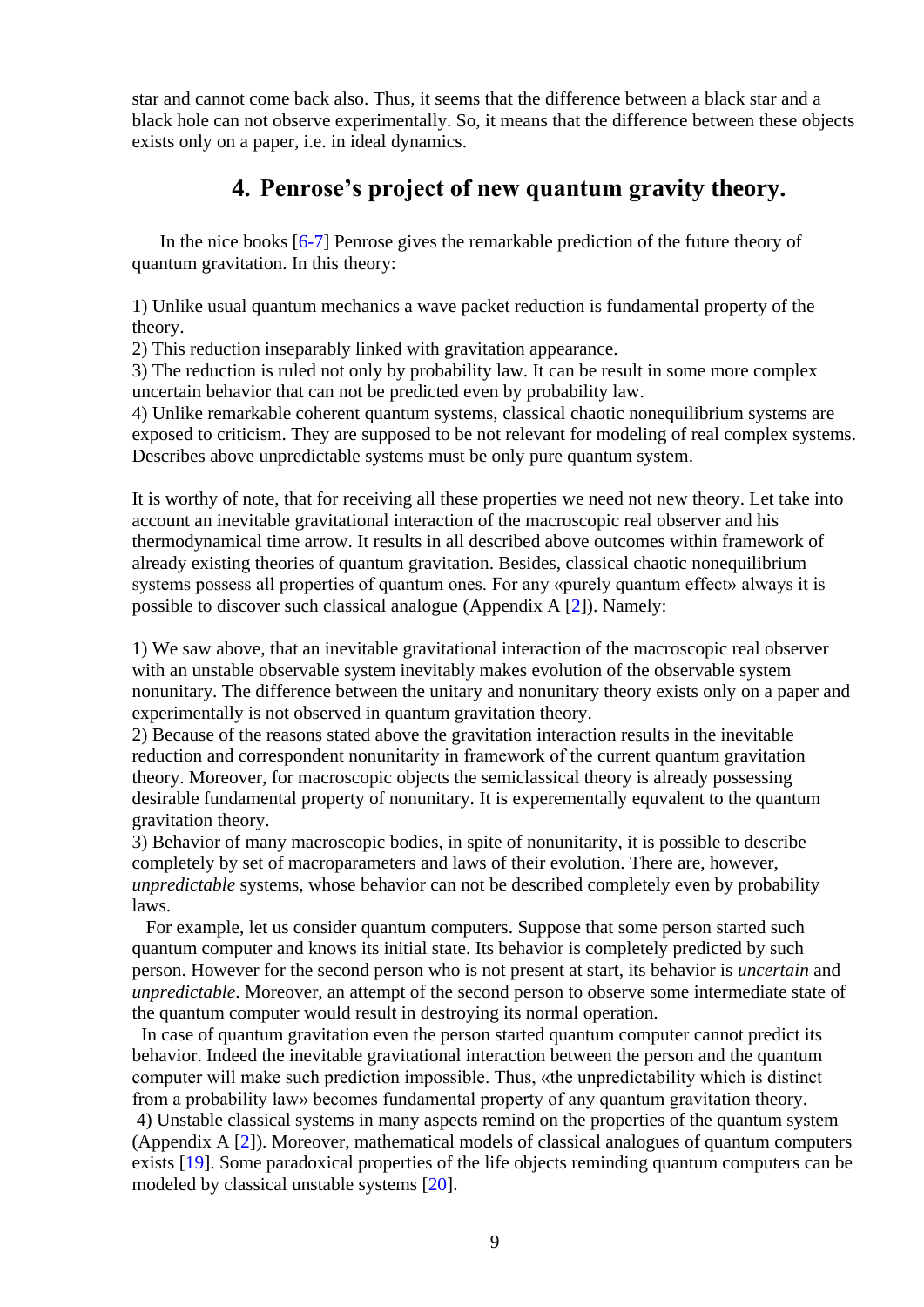Summing up, we can see that all wishes of Penrose are realizable within the framework of the existing paradigm and need not any new fundamental theory. Moreover, all properties of macroobjects are usually described by macroparameters to exclude influence of the macroscopic observer. That inevitably results in unobservability too small intervals of time and space. So it is possible to construct their observable dynamics on basis of "discrete model of space-time". But such dynamics would not be a new theory. For any macroscopic observer the dynamics would be experimentally indistinguishable from the current quantum theory of gravitation.

#### **5. Anthropic principle in quantum gravity theory.**

 The number of the possible vacuum states in quantum gravitation theory is equal to a very large value. For a selection of suitable vacuums usually anthropic principle is used [5]. It means that system evolution should results in appearance of an observer which is capable to observe the Universe. But such formulation has too philosophical character. It is complex to use it in practice. We can formulate here more accurate physical principles which are equivalent to the anthropic principle:

 The initial state of Universe should result in formation of its substance in the form of a set of many macroscopic nonequilibrium objects weakly interacting with each other. These objects should have entropy and temperature. They should have thermodynamic time arrows. Small local interaction between objects should results in alignment of thermodynamic time arrows. Though these objects consist of many particles and are described by a huge set of microparameters, evolution of these objects can be described by a set of macroparameters, except for rare instable state.

 However these unstable states play a important role, forming a basis for origin of a observer in the Universe. There should be unstable global correlations between Universe parts, and nonequilibrium macrosystems with local interior correlations which are origin of the observer.

 We can conclude. To get the situation described above, the initial state of the Universe should be highly ordered and has the low entropy.

 I.e., in short, evolution should results in the world that can be described in the thermodynamical form [1-3, 21-23]. Only such world can be origin of an observer, which is capable to study this world.

### **6. Conclusions.**

 We see that the informational paradox and the paradox of the grandfather are resolved in the quantum gravitational theory very similarly to the nonquantum general relativity theory. It is realized by consideration of weak interaction of systems with the real nonequilibrium macroscopic observer. Moreover, this approach (similarly to usual quantum theory) allows to resolve the wave packet reduction problem. But this reduction in quantum gravitation becomes fundamental property of the theory, unlike usual quantum mechanics. Such approach allows to consider the other complicated questions of quantum gravitation - anthropic principle, black stars.

### **Acknowledgment**

We thank Hrvoje Nikolic *и* Vinko Zlatic for discussions *и* debates which help very much during writing this paper.

# **Bibliography**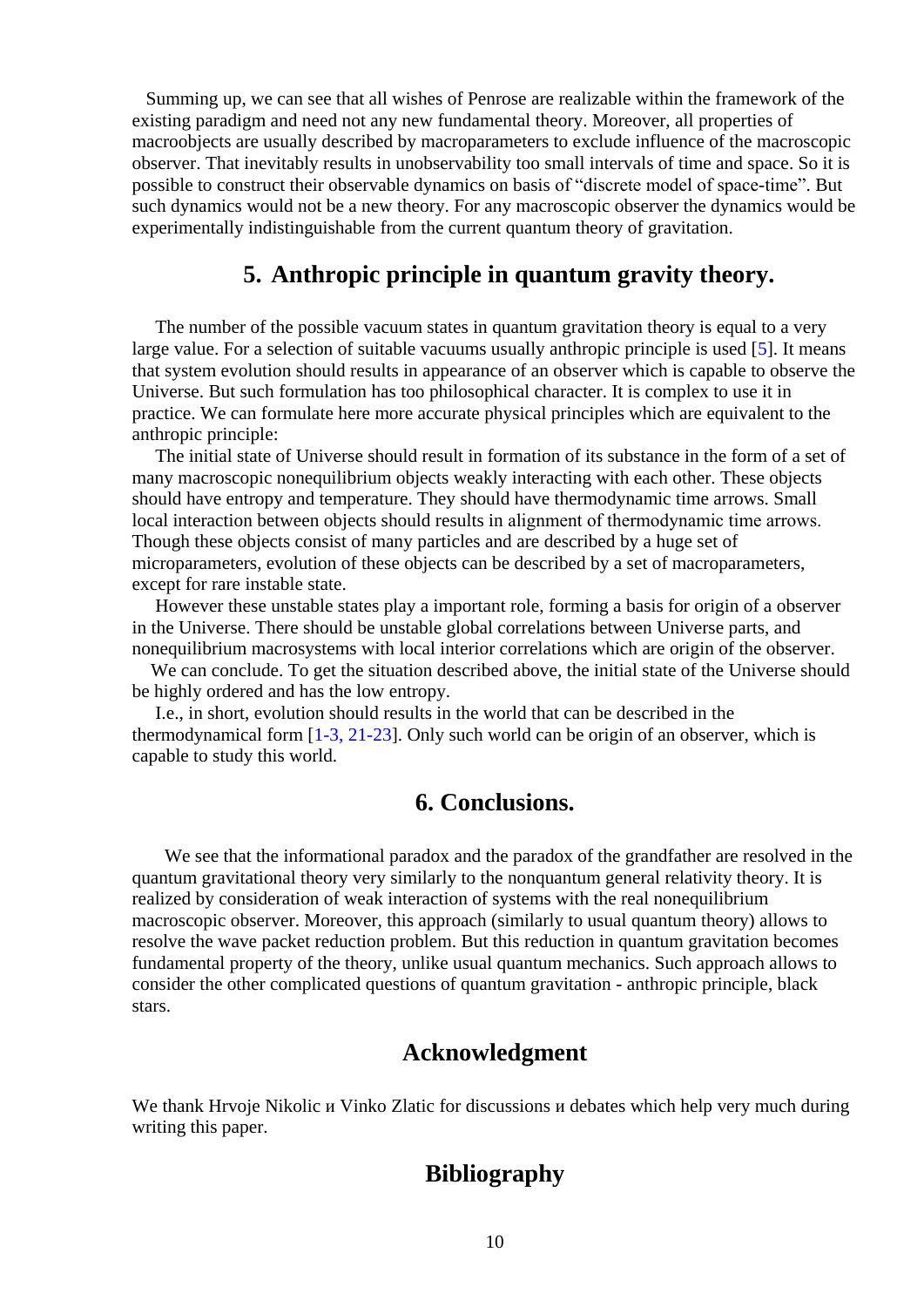- 1. Oleg Kupervasser, Hrvoje Nikolic, Vinko Zlatic "The Universal Arrow of Time I: Classical mechanics", Foundations of Physics 42, 1165-1185 (2012) [http://www.springerlink.com/content/v4h2535hh14uh084/,](http://www.springerlink.com/content/v4h2535hh14uh084/) arXiv:1011.4173
- 2. [Oleg Kupervasser](http://arxiv.org/find/cond-mat/1/au:+Kupervasser_O/0/1/0/all/0/1) "The Universal Arrow of Time II: Quantum mechanics case" arXiv::1106.6160
- 3. Oleg Kupervasser "The Universal Arrow of Time III: Nonquantum gravitation theory", arxiv:1107.0144
- 4. Barcelo C., Liberati S., Sonego S., Visser M. "Fate of Gravitational Collapse in Semiclassical Gravity ", Phys. Rev. D, V.77, N4 (2008)
- 5. Hogan J., «Why the Universe is Just So»,
- Rev.Mod.Phys. 72 (2000) (astro-ph/9909295)
- 6. Roger Penrose, *The Emperor's New Mind*, Oxford University Press, New York, NY, USA 1989
- 7. Roger Penrose, *Shadows of the Mind*, Oxford University Press, New York, NY, USA 1994
- 8. Preskill, John (1992), *Do black holes destroy information?*, [arXiv:](http://en.wikipedia.org/wiki/ArXiv)[hep-th/9209058](http://arxiv.org/abs/hep-th/9209058)
- 9. Edward Witten, Anti-de Sitter space and holography, Advances in Theoretical and Mathematical Physics 2: 253–291, 1998, hep-th/9802150
- 10. Joaquin P. Noyola, Relativity and Wormholes, Department of Physics, University of Texas at Arlington, Arlington, TX 76019, (2006)
- [http://www.uta.edu/physics/main/resources/ug\\_seminars/papers/RelativityandWormholes.doc](http://www.uta.edu/physics/main/resources/ug_seminars/papers/RelativityandWormholes.doc)
- 11. M. Morris, and K. Thorne, Am. J. Phys. 56 (4), (1988).
- 12. Amos Ori, A new time-machine model with compact vacuum core, [Phys Rev Lett, 95,](http://arxiv.org/ct?url=http%3A%2F%2Fdx.doi.org%2F10%252E1103%2FPhysRevLett%252E95%252E021101&v=dadb9d9b)  [021101](http://arxiv.org/ct?url=http%3A%2F%2Fdx.doi.org%2F10%252E1103%2FPhysRevLett%252E95%252E021101&v=dadb9d9b) (2005)
- 13. I.D. Novikov, N.S. Kardashev, A.A. Shatskii Physics-Uspekhi, V. 177, N 9, P.1017, (2007)
- 14. *Sung*-*Won Kim* and K. S. *Thorne*, Phys. Rev. D 43, 3929 (1991).
- 15. M. J. Cassidy, S. W. Hawking, "Models for Chronology Selection", Phys.Rev. D57 (1998) 2372-2380
- 16. Hawking S.W., Thorne K.S., Novikov I.,Ferris T., Lightman A., Price R. "The future of Spacetime", California, Institute of Technology (2002)
- 17. S. V. Krasnikov, The time travel paradox, Phys.Rev. D65 (2002) ,
- <http://arxiv.org/abs/gr-qc/0109029>
- 18. Nikodem J. Popławski «Radial motion into an Einstein–Rosen bridge» Physics Letters B 687 (2010) 110–113
- 19. Siegelmann, H.T. Neural Network and Analog Computation: Beyond the Turing Limit, Birkhauser, 1998
- 20. Calude, C.S., Paun, G. Bio-steps beyond Turing, BioSystems, 2004, v 77, 175-194
- 21. H.D. Zeh, The Physical Basis of the Direction of Time (Springer, Heidelberg, 2007).
- 22. H. D. Zeh Remarks on the Compatibility of Opposite Arrows of Time *Entropy* 2005, *7*(4), 199- 207
- 23. H. D. Zeh Remarks on the Compatibility of Opposite Arrows of Time II *Entropy* 2006, *8[2]*, 44-49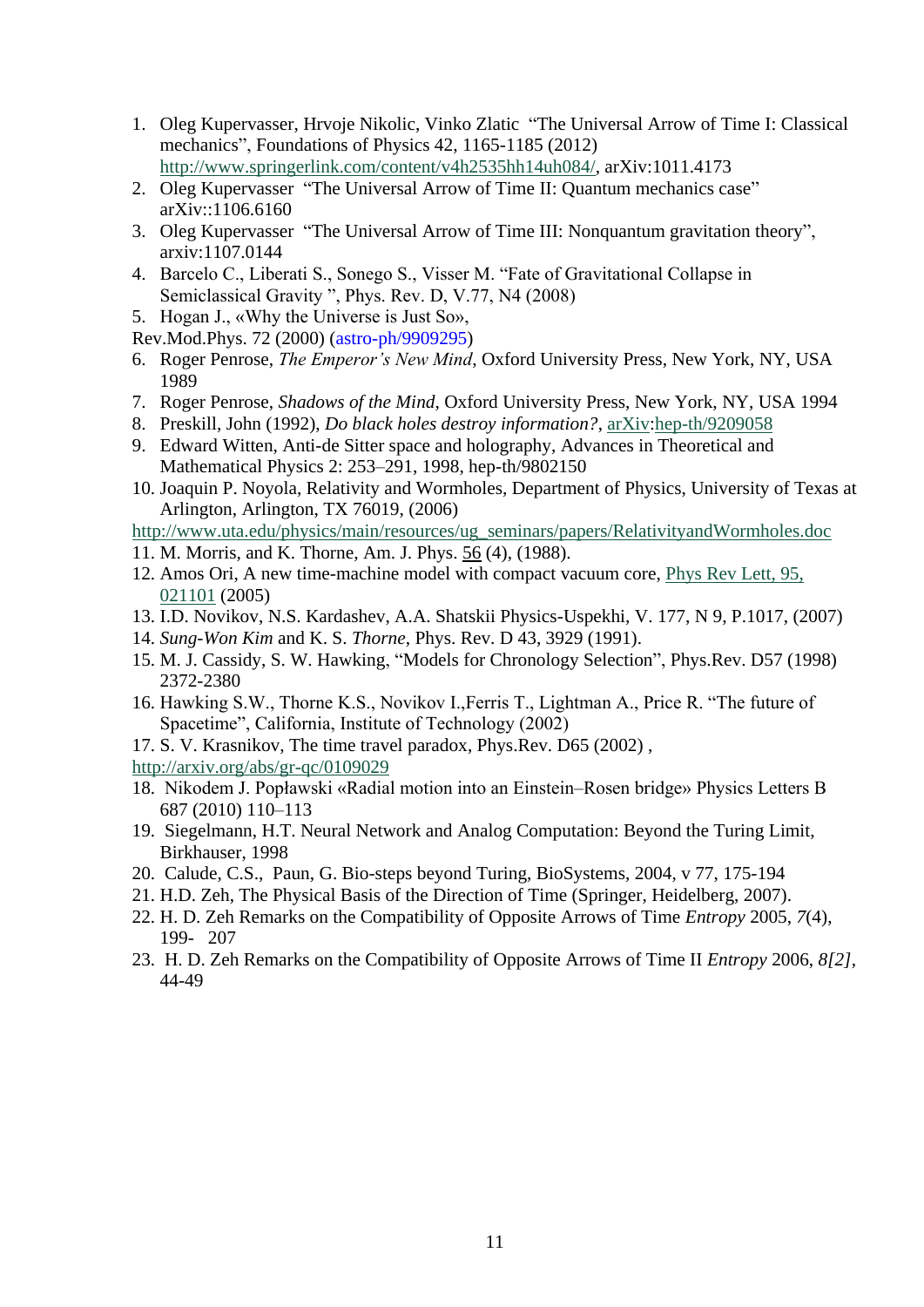# **Универсальная стрела времени III: Неквантовая гравитационная теория.**

Купервассер О.Ю.

#### **Аннотация.**

Статья посвящена анализу общей теории относительности (гравитации) с точки зрения термодинамической стрелы времени. В рамках этого рассмотрения разрешены «информационный парадокс» для черных дыр и «парадокс с дедушкой» для временных «червоточин».

#### **Введение**

В статье мы рассмотрим термодинамическую стрелу времени [1-2] (определяемую направлением роста энтропии) в рамках неквантовой релятивисткой теории гравитации. В классической гамильтоновой механике любые начальные и конечные состояния возможны. Кроме того, между ними существует взаимно-однозначное соответствие. В релятивистской теории гравитации ситуация иная. Имеются топологические особенности пространства, которые делают возможным ситуацию, когда за *конечное* время разные начальные состояния дают одинаковое конечное состояние. Это коллапс черных дыр. С другой стороны, рассмотрев обратный во времени процесс – белые дыры, мы получим ситуацию, когда одному начальному состоянию за *конечное* время соответствуют разные конечные состояния. Имеются и ситуации другого сорта – когда не любые начальные состояния возможны. Это случай «червоточин», через которые возможно путешествия в прошлое. При этом становится необходимым дополнительное само-согласование прошлого и будущего, делающее невозможным некоторые начальные состояния. Черные Дыры приводят к информационному парадоксу, а «червоточины» - к «парадоксу с дедушкой». Рассмотрению этих особых ситуаций релятивисткой теории гравитации с точки зрения термодинамической стрелы времени и разрешению связанных с ними парадоксов посвящена данная статья.

### **1. Черные дыры**

 В современных космологических моделях есть дополнительные явления, кроме явлений, уже описанных в классической механике. В общей теории относительности Эйнштейна движение так же, как и в классической механике обратимо. Но имеется и важное отличие от классической механики. Это *неоднозначность* решения задачи Коши: получения конечного состояния системы из полного набора начальных и граничных условий. В общей теории относительности, в отличие от классической механики, два различных состояния за *конечное* время могут дать бесконечно близкие состояния. Это происходит при образовании черной дыры в результате коллапса. Следовательно, образование черной дыры идет с увеличением энтропии.

 Рассмотрим обратный процесс, описывающий белую дыру. В этом процессе бесконечно близкие начальные состояния за *конечное* время могут дать разные конечные состояния. Обращение времени приводит к появлению белой дыры и ведет к уменьшению энтропии. Белая дыра не может существовать в реальности по тем же причинам, что невозможны процессы с уменьшением энтропии в классической механике. Однако, ее неустойчивость намного более сильная, чем в классической механике. Она возникает уже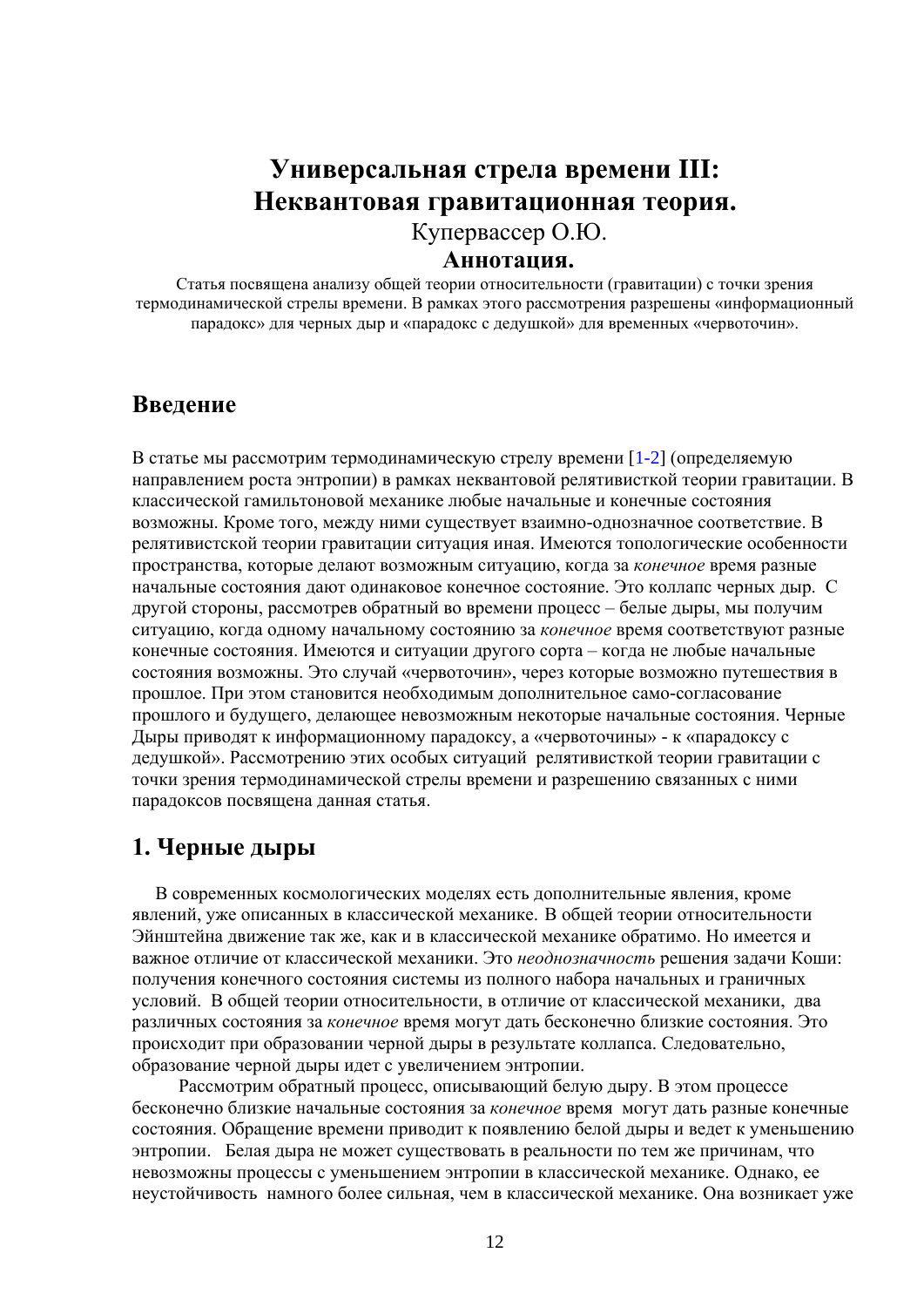по отношению к *бесконечно* малым возмущениям. Как следствие возникает синхронизации собственных стрел времени белой дыры и наблюдателя/окружения. Белая дыра превращается для наблюдателя в черную дыру.

Это означает, что наблюдатель/окружение, даже бесконечно слабо взаимодействующий с белой дырой может значительно повлиять на ее эволюцию за конечное время. При этом гравитационное взаимодействие наблюдателя/окружения с белой дырой всегда отлично от нуля.

 Здесь возникает знаменитый информационный парадокс **[**3**]**: Коллапс приводит к потере информации в Черной Дыре. Это, в свою очередь, ведёт к неполноте нашего знания о состоянии системы и, следовательно, к непредсказуемости динамики системы, ее включающей. Информация, которая в классической механике всегда сохраняется, в черной дыре исчезает навсегда. Так ли это? Или, возможно, внутри черной дыры она храниться в какой-либо форме? Обычно рассматривают только два ответа на этот вопрос. Либо информация действительно пропадает бесследно; либо информация сохраняется внутри нее и может быть каким-то путем извлечена. Но, скорее всего, верным является третий ответ. Из-за неизбежного влияния наблюдателя/окружения экспериментально различить эти две ситуации просто невозможно! А что нельзя проверить экспериментально, не должно является предметом науки и обсуждения.

 На самом деле, предположим, что информация сохраняется внутри черной дыры. Можно ли разрешить информационный парадокс и извлечь эту информацию из нее? Может быть, мы можем обратить каким либо образом сколлапсировавшую черную дыру, превратить ее в белую дыру, и извлечь исчезнувшую информацию? Казалось бы, это невозможно. Но недавно появилась интересная работа, которая, хоть и не напрямую, но позволяет сделать это [4]. В ней доказывается, что черная дыра полностью эквивалентна входу в канал, соединяющий две Вселенные. Причем вход этого канала подобен черной дыре, а выход белой. Эта белая дыра и может рассматриваться, в некотором смысле как обращенная черная дыра. Но для того, чтобы убедиться, что информация не исчезает, мы должны проникнуть во вторую Вселенную. Предположим, что существует некая «червоточина», которая соединяет две Вселенные. Пусть наблюдатель может проникнуть через нее и пронаблюдать за белой дырой. Но даже если это случится, мы знаем, что белая дыра неустойчива по отношению к наблюдению. Попытка ее наблюдения приведет к её превращению в черную дыру. Это закроет всякую возможность подтвердить, что информация сохраняется. Следовательно, оба решения информационного парадокса действительно равноправны и экспериментально не различимы.

 Это свойство необратимой потери информации приводит к тому, что закон возрастания энтропии превращается в точный закон природы в рамках гравитационной теории. Действительно, появляется такая новая фундаментальная величина, как энтропия черной дыры. Это отличает гравитационную теорию от классической механики, где закон возрастания энтропии носит лишь приближенный характер (FAPP, для всех практических целей).

 Тот же эффект необратимой потери информации имеет и ускоренное расширение Вселенной – появляются ненаблюдаемые области, откуда до нас не доходит даже свет. Следовательно, они ненаблюдаемые, и содержащаяся в них информация потеряна. Это опять ведет к непредсказуемости релятивисткой динамики.

#### **2. Временная червоточина**.

Рассмотрим с точки зрения энтропии и такой парадоксальный объект общей теории относительности, как временная «червоточина» (кротовая нора) **[5]**. Рассмотрим вначале ее наиболее популярный вариант, предложенный Моррисом и Торном **[6].** Пусть у нас имеется пространственная кротовая нора с лежащими рядом концами. Путем очень простой процедуры (погрузим одного из концов на космический корабль, обеспечим его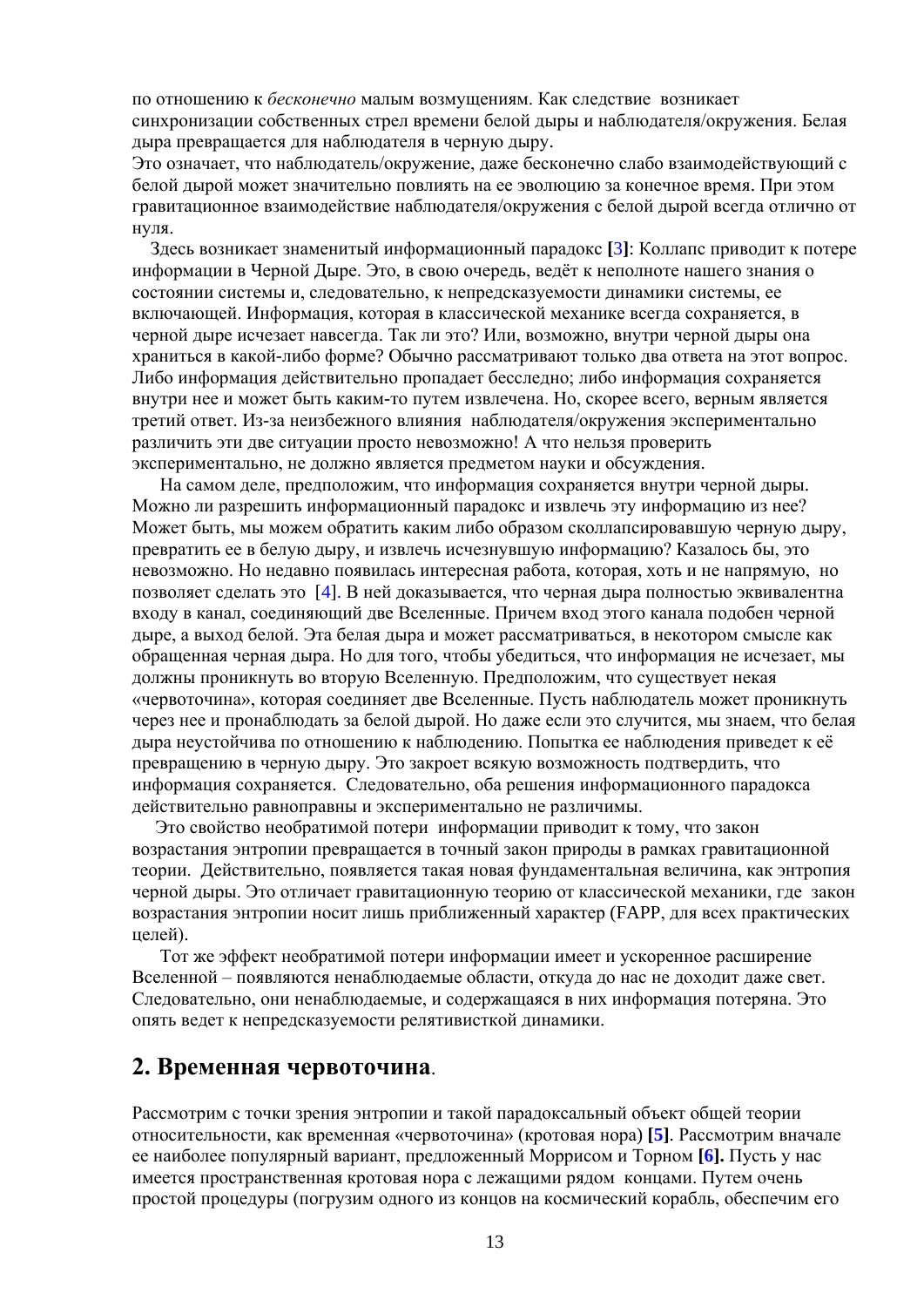движение со скоростью сравнимой со световой, а затем вернем этот конец на прежнее место) пространственная кротовая нора может быть преобразована во временную (wormhole traversing space into one traversing time). Она может быть использована как машина времени. Подобная кротовая нора требует особого экзотического вещества, необходимого для поддержания ее равновесия. Однако есть модели машины времени, которые или позволяют обойтись совсем без экзотического вещества [7, 9]. Или же, используя электромагнитное поле, позволяют обойтись его малым количеством [8]. Использование этой машины времени может приводить к знаменитому «парадоксу дедушки», когда внук, возвращаясь в прошлое, убивает своего дедушку. Как же может быть разрешен этот парадокс?

 С физической точки зрения, парадокс дедушки означает, что не все начальные состояния, которые существуют до образования машины времени осуществимы. Дополнительная обратная связь между будущим и прошлым через временную червоточину делает их невозможными. Следовательно, мы либо должны объяснить нереализуемость таких начальных состояний, либо допустить, что временная «червоточина» неустойчива, наподобие белой дыры, и легко разрушается.

 Как ни странно, оба объяснения в принципе верны. Однако для макроскопических червоточин приоритетным является первое объяснение. Действительно, очень хотелось бы иметь макроскопическую топологию пространства стабильной. Ограничение на начальные состояния при этом связано с законом роста энтропии и синхронизацией термодинамических стрел времени, связанной с неустойчивостью состояний с разной направленностью этих временных стрел [1-2]. Макроскопические законы термодинамики вероятностны. Для очень небольшого числа случаев они не действуют (крупномасштабные флюктуации). Как для этих ситуаций, так и для микроскопических червоточин, где понятие термодинамической стрелы времени и законы термодинамики не применимы, приоритетным оказывается второе объяснение. Оно связанно с экстремальной неустойчивостью топологии, определяемой машиной времени [9], аналогичной неустойчивости белой дыры. Для макроскопических кротовых нор разрешение может быть найдено с помощью закона возрастания энтропии, обеспечиваемого неустойчивостью процессов с убыванием энтропии относительно Вселенной и вытекающей из этого синхронизацией термодинамических стрел времени.

 Действительно, пространственная кротовая дыра не приводит к парадоксу. Объекты, поглощенные ее одним концом, выходят из другого конца в более позднее время. Таким образом, объекты из более упорядоченного низкоэнтропийного прошлого попадают в менее упорядоченное высокоэнтропийные будущее. При движении вдоль кротовой норы энтропия путешествующих объектов также растет: они переходят из более упорядоченного состояния в менее упорядоченное. Таким образом, собственные стрелы времени путешествующего в кротовой норе объекта и окружающего мира сонаправлены. Тоже верно для путешествия по временной кротовой норе из прошлого в будущее.

 Однако для путешествия из будущего в прошлое стрелы времени путешественника в кротовой норе и окружающего мира будут уже противоположны [10, 11-13 ]. Действительно, сам объект путешествует из менее упорядоченного будущего в более упорядоченное прошлое, но при этом его собственная энтропия растет, а не убывает! Следовательно, термодинамические стрелы времени Вселенной и путешественника разнонаправлены. Такой процесс, при котором энтропии путешественника убывает относительно Вселенной, неустойчив [1-2]. Следовательно, «память о прошлом» путешественника (а, может, и он сам полностью) будет разрушена, что не позволит ему «убить дедушку».

 Какой именно механизм при путешествии в кротовой норе обеспечивает синхронизацию стрел времени путешественника и Вселенной? Оба конца «червоточины» это массивные тела, имеющие конечную температуру. Оба эти конца по законам термодинамики неизбежно должны излучать свет, который частично попадает и в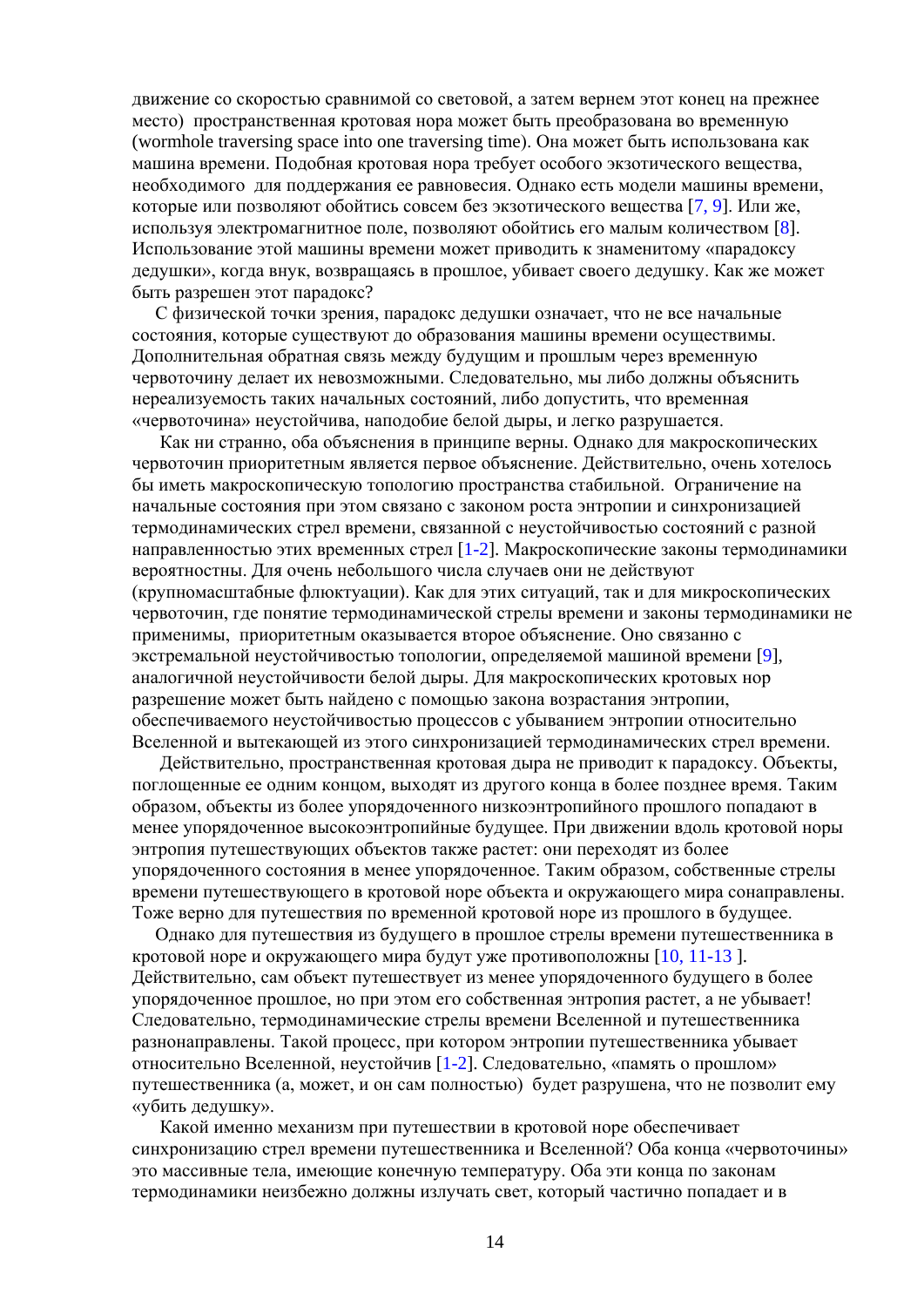кротовую нору. Уже в момент образования «машины времени» (преобразования пространственной червоточины во временную) между ее концами появляется замкнутый световой луч. Всякий раз, когда луч описывает окружность, он все больше смещается к фиолетовой части спектра. Проходя круг за кругом, лучи теряют фокус, поэтому энергия не усиливается и не становится бесконечной. Фиолетовое смещение означает, что история частицы света конечна и определена ее собственным координатным временем, несмотря на бесконечное число кругов [14]. Этот и иные потоки света в кротовой норе флюктуируют и имеют направление термодинамической стрелы времени, совпадающего с термодинамической стрелой времени Вселенной. Благодаря неизбежному взаимодействию с этими излучением разрушается очень неустойчивое состояние путешественника, имеющего обратное по отношению к Вселенной направление собственного термодинамического времени. Это разрушение происходит до степени, достаточной для предотвращения парадокса дедушки.

 «Свобода воли» позволяет нам свободно инициировать лишь устойчивые процессы с ростом энтропии, но не с ее убыванием. Таким образом, мы не сможем послать объект из будущего в прошлое. Процесс синхронизации стрел времени и вытекающий из него закон роста энтропии запрещает *начальные условия*, необходимые для путешествия макроскопических объектов в прошлое и реализацию «парадокса дедушки».

 В работе **[**10**]** строго математически доказывается, что собственная термодинамическая стрела времени не может все время иметь одинаковую ориентацию с собственной координатной стрелой времени при путешествии по замкнутой временноподобной траектории (closed timelike curve). Процесс синхронизации стрел времени (связанный с неустойчивостью процессов с убыванием энтропии) является тем самым *физическим механизмом*, который фактически обеспечивает выполнение закона роста энтропии.

 Макроскопические законы термодинамики вероятностны. Для очень небольшого числа случаев они не действуют (крупномасштабные флюктуации). Как для этих ситуаций, так и для микроскопических систем, где законы термодинамики не применимы, приоритетным оказывается другое объяснение парадокса дедушки. Существуют два процесса: весь Космос и объект, путешествующий по червоточине из будущего Космоса в его прошлое. При этом временная червоточина, подобно белой дыре, оказывается неустойчивой даже по отношению к бесконечно малым возмущениям от гравитации путешествующего объекта, что может привести к ее разрушению и предотвращению парадоксов, что и доказывается строго в **[**9**]**. Каковы результаты перестройки топологии пространствавремени после разрушения временной червоточины? Автор [9] пишет: «Как мы объясняли … неоднозначность, не позволяет существование парадоксов путешествия во времени в общей теории относительности - независимо от того, что произошло бы в причинной области, пространство-время всегда может развиваться так, чтобы избежать любых парадоксов (жертвую машиной времени, в крайнем случае). Получающееся при этом пространство-время иногда … любопытно напоминает одну из много-мировых картин.»

 Следует отметить, что с точки зрения внешнего реального макроскопического наблюдателя ситуация, когда путешественник погиб в червоточине или попал в «иной мир», экспериментально неотличимы. Это эквивалентно ситуации, когда путешественник падает в черную дыру: нам не известно будет ли он раздавлен в сингулярности или попадет в «иной мир» через белую дыру. (Хотя для самого путешественника эта разница наблюдаема и существенна. Но он унесет свои все эти свои наблюдения с собой в «иной мир».)

 Сформулируем окончательный вывод: *для макроскопических процессов* неустойчивость процессов с убыванием энтропии и сопутствующая ей синхронизация стрел времени в подавляющем числе случаев делает невозможным появление начальных условий несовместимых с существованием заданных червоточин. Тем самым предотвращается как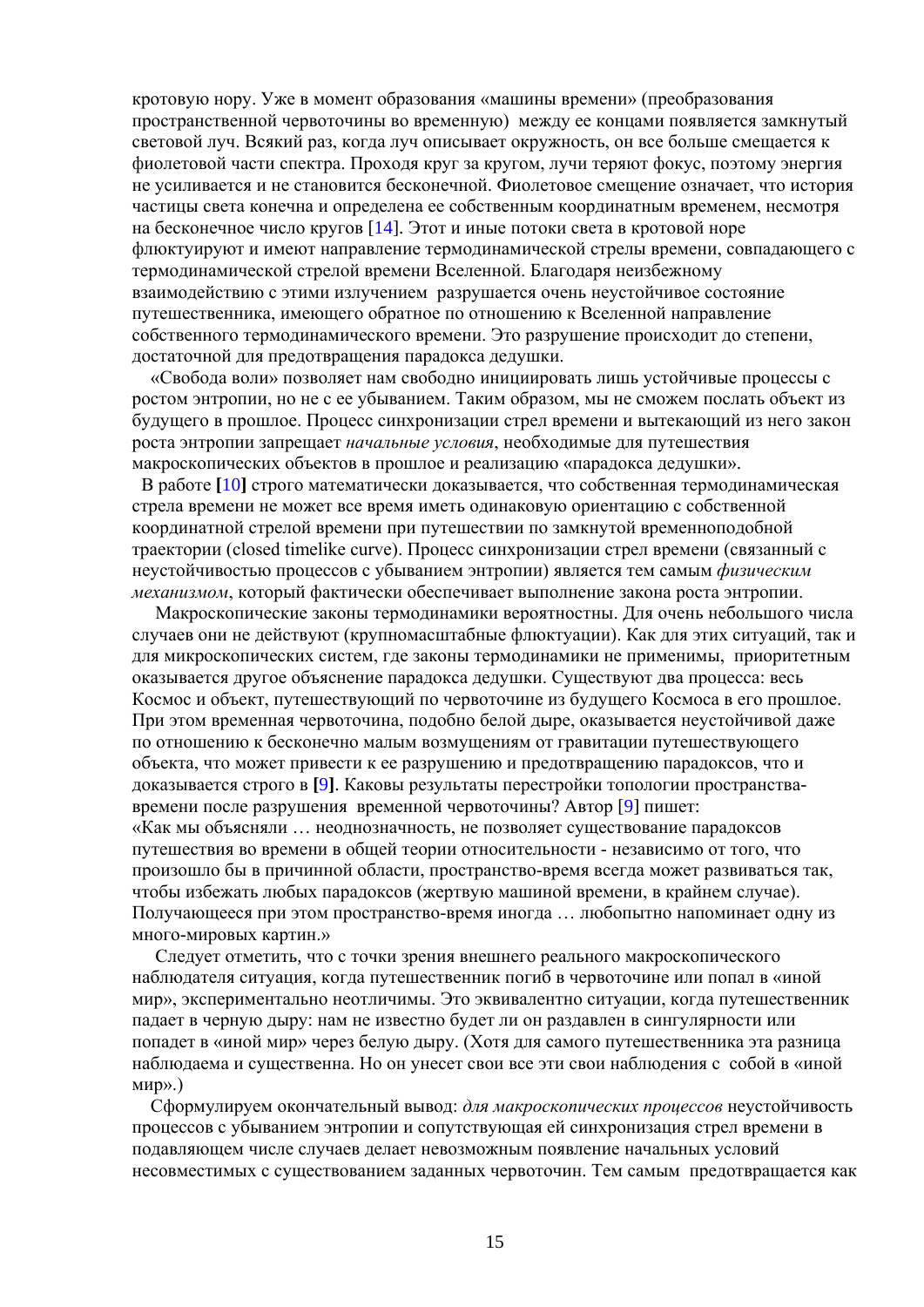их разрушение, так и путешествия по ним макроскопических тел в прошлое, приводящее к «парадоксу дедушки».

 Для очень маловероятных ситуаций в случае макрообъектов и для микроскопических систем может реализоваться уже ранее отмеченное замечательное свойство экстремальной неустойчивости общей теории относительности: бесконечно малое внешнее воздействие может повлечь разрушение червоточины за конечное время!

# **Выводы.**

 Подведем общие итоги. Процесс наблюдения должен неизбежно учитываться при рассмотрении всех физических процессов, чтобы исключить появление ненаблюдаемых в реальности явлений, приводящих к парадоксам. При этом нужно учитывать следующие вещи. Наблюдатель неизбежно является неравновесным макроскопическим хаотическим телом с термодинамической стрелой времени, определяемой направлением роста энтропии. Все измерения он производит относительно этой временной стрелы времени. Динамика тел, относительно этой стрелы времени называется наблюдаемой динамикой и отличается от идеальной динамики, относительно координатной стрелой времени. Все тела описываются в наблюдаемой динамике макропараметрами, в отличие от идеальной динамики, использующей микропараметры. Термодинамическая стрела времени не существует при термодинамическом равновесии. Она может менять свое направление и не совпадать с координатной стрелой времени идеальной динамики. Всегда существует малое взаимодействие между наблюдателем и наблюдаемой системой. Оно приводит к синхронизации термодинамических стрел времени наблюдателя и наблюдаемой системы.

 Мы видим необыкновенную вещь. Все эти соображения, которые нам позволили разрешить парадокс редукции в квантовой механике, парадоксы Лошмидта (Loshmidt) и Пуанкаре в классической механике позволяют разрешить информационный парадокс черных дыр и парадокс дедушки для временных кротовых нор. Замечательная универсальность!

# **Благодарности**

Я благодарю Hrvoje Nikolic и Vinko Zlatic за обсуждения и дискуссии, которые очень помогли при написании этой статьи.

#### **Библиография**

- 1. Oleg Kupervasser, Hrvoje Nikolic, Vinko Zlatic "The Universal Arrow of Time I: Classical mechanics", Foundations of Physics 42, 1165-1185 (2012) [http://www.springerlink.com/content/v4h2535hh14uh084/,](http://www.springerlink.com/content/v4h2535hh14uh084/) arXiv:1011.4173
- 2. Oleg Kupervasser "The Universal Arrow of Time II: Quantum mechanics case" arXiv::1106.6160
- 3. Preskill, John (1992), *Do black holes destroy information?*, [arXiv:](http://en.wikipedia.org/wiki/ArXiv)[hep-th/9209058](http://arxiv.org/abs/hep-th/9209058)
- 4. Nikodem J. Popławski «Radial motion into an Einstein–Rosen bridge» Physics Letters B 687 (2010) 110–113
- 5. Joaquin P. Noyola, Relativity and Wormholes, Department of Physics, University of Texas at Arlington, Arlington, TX 76019, (2006)

[http://www.uta.edu/physics/main/resources/ug\\_seminars/papers/RelativityandWormholes.doc](http://www.uta.edu/physics/main/resources/ug_seminars/papers/RelativityandWormholes.doc)

6. M. Morris, and K. Thorne, Am. J. Phys. 56 (4), (1988).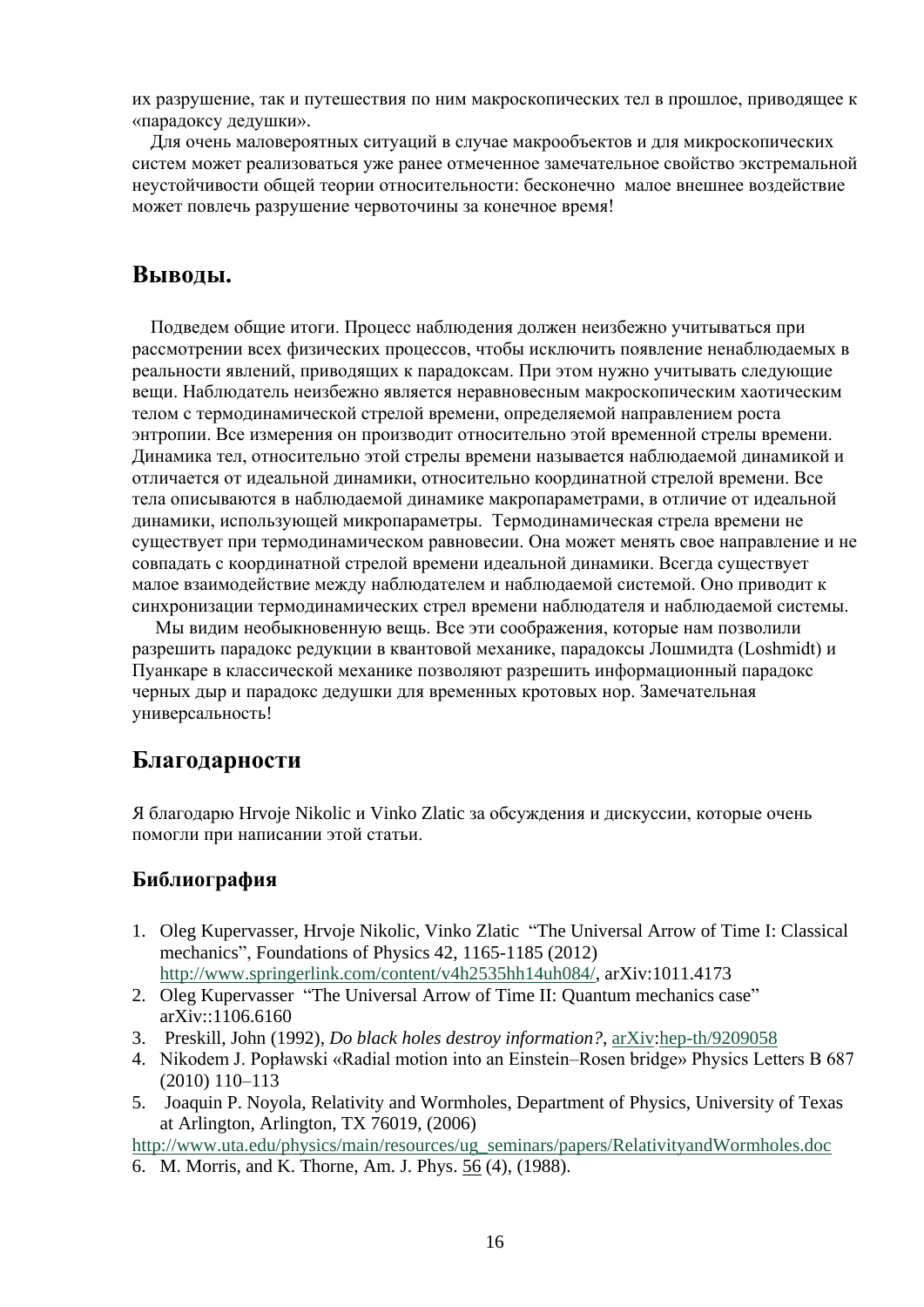- 7. Amos Ori, A new time-machine model with compact vacuum core, [Phys Rev Lett, 95,](http://arxiv.org/ct?url=http%3A%2F%2Fdx.doi.org%2F10%252E1103%2FPhysRevLett%252E95%252E021101&v=dadb9d9b)  [021101](http://arxiv.org/ct?url=http%3A%2F%2Fdx.doi.org%2F10%252E1103%2FPhysRevLett%252E95%252E021101&v=dadb9d9b) (2005)
- 8. I.D. Novikov, N.S. Kardashev, A.A. Shatskii Physics-Uspekhi, V. 177, N 9, P.1017, (2007)
- 9. S. V. Krasnikov, The time travel paradox, Phys.Rev. D65 (2002) ,

<http://arxiv.org/abs/gr-qc/0109029>

- 10. Hrvoje Nikolic, CAUSAL PARADOXES: A CONFLICT BETWEEN RELATIVITY AND THE ARROW OF TIME[,Foundations of Physics Letters,](http://www.ingentaconnect.com/content/klu/fopl;jsessionid=1hraqop7oafa7.alice) Volume 19, Number 3, June 2006, p. 259-267(9)
- 11. H.D. Zeh, *The Physical Basis of the Direction of Time* (Springer, Heidelberg, 2007).
- 12. H. D. Zeh Remarks on the Compatibility of Opposite Arrows of Time *Entropy* 2005, *7*(4), 199-207
- 13. H. D. Zeh Remarks on the Compatibility of Opposite Arrows of Time II *Entropy* 2006, *8[2]*, 44-49
- 14. Hawking S.W., Thorne K.S., Novikov I.,Ferris T., Lightman A., Price R. "The future of Spacetime", California, Institute of Technology (2002)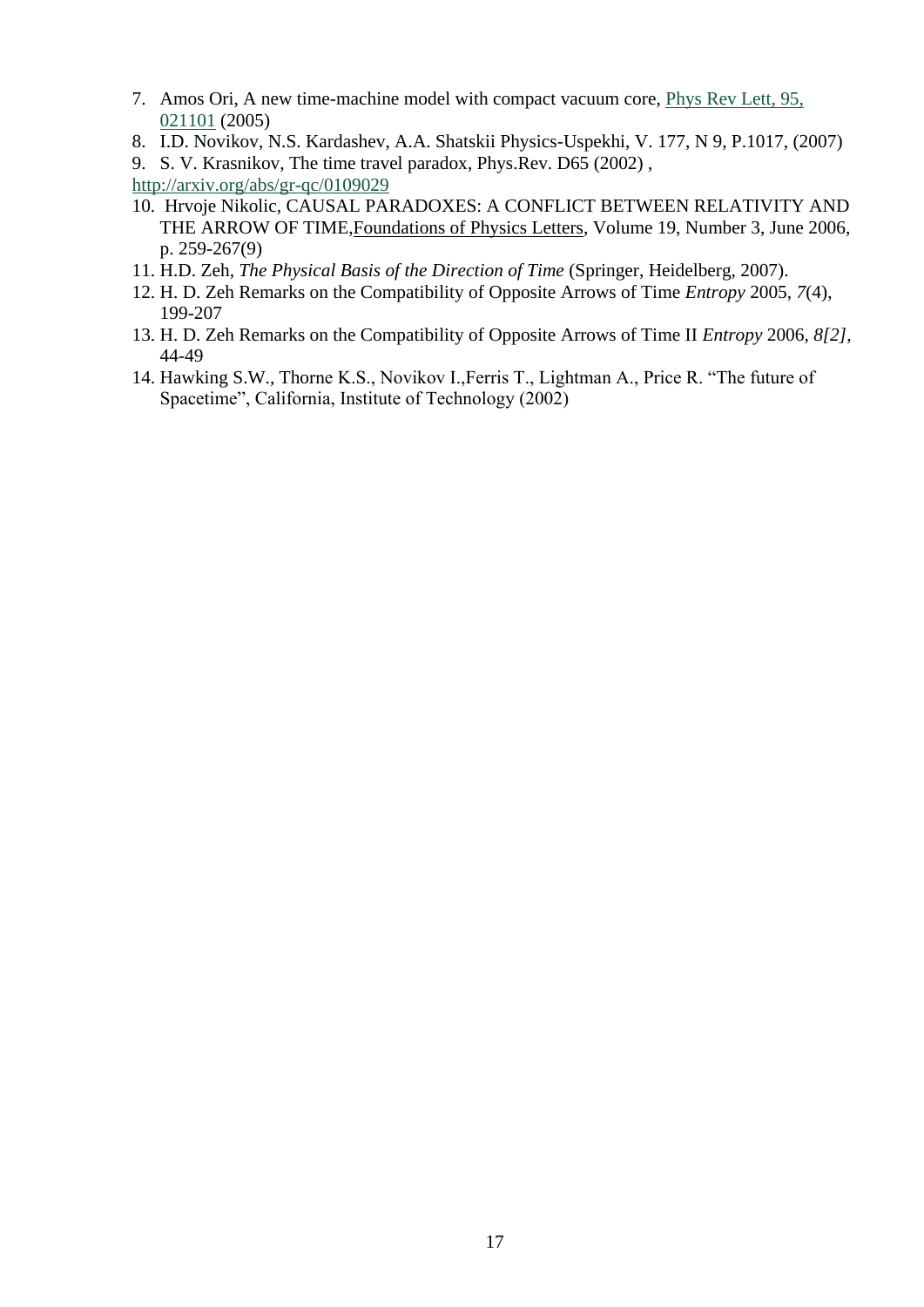# **Универсальная стрела времени IV: Квантовая теория гравитации.**

Купервассер О.Ю.

**Аннотация.**

Проанализированы парадоксы и проблемы квантовой теории гравитации с точки зрения термодинамического подхода.

### **1. Введение**

Статья посвящена анализу квантовой теории гравитации с точки зрения термодинамической стрелы времени  $[1-3]$ . В рамках этого рассмотрения разрешены «информационный парадокс» для черных дыр и «парадокс с дедушкой» для временных «червоточин», рассмотрены черные звезды [4] и антропный принцип [5]. Показано, что пожелания Пенроуза [6-7] к будущей теории квантовой гравитации не требуют создания новой теории, а реализуемы в рамках уже существующих теорий при учете термодинамического подхода.

# **2. Черные дыры**

 В общей теории относительности, в отличие от классической механики, два различных состояния за *конечное* время могут дать бесконечно близкие состояния. Это происходит при образовании черной дыры в результате коллапса. За счет этого возникает знаменитый информационный парадокс **[**8**]**: коллапс приводит к потере информации в Черной Дыре. Это, в свою очередь, ведёт к неполноте нашего знания о состоянии системы и, следовательно, к непредсказуемости динамики системы, ее включающей. Информация, которая в классической и квантовой механике всегда сохраняется, в черной дыре исчезает. Так ли это? Обычно рассматривают только два ответа на этот вопрос. Либо информация действительно пропадает бесследно; либо информация сохраняется внутри нее и может быть каким-то путем извлечена. Мы увидим, что в квантовой гравитации ответ тот же, что и для общей теории относительности – оба ответа возможны и верны, поскольку разница экспериментально не наблюдаема.

 Для квазиклассической теории гравитации, где гравитация описывается общей теорией относительности, а поля - квантовой теорией, разрешение парадокса находится с помощью излучение Хокинга.

 В квантовой теории поля физический вакуум наполнен постоянно рождающимися и исчезающими «виртуальными частицами». Вблизи (но всё же снаружи) горизонта событий чёрной дыры прямо из вакуума могут рождаться пары частица-античастица. При этом возможен случай, когда полная энергия античастицы оказывается отрицательной, а полная энергия частицы - положительной. Падая в чёрную дыру, античастица уменьшает её полную энергию покоя, а значит, и массу, в то время как частица оказывается способной улететь в бесконечность. Для удалённого наблюдателя это выглядит как излучение Хокинга чёрной дыры.

 Поскольку это излучение некогерентное после испарения черной дыры вся запасенная в ней информация исчезает – это ответ квазиклассической теории. Казалось бы, это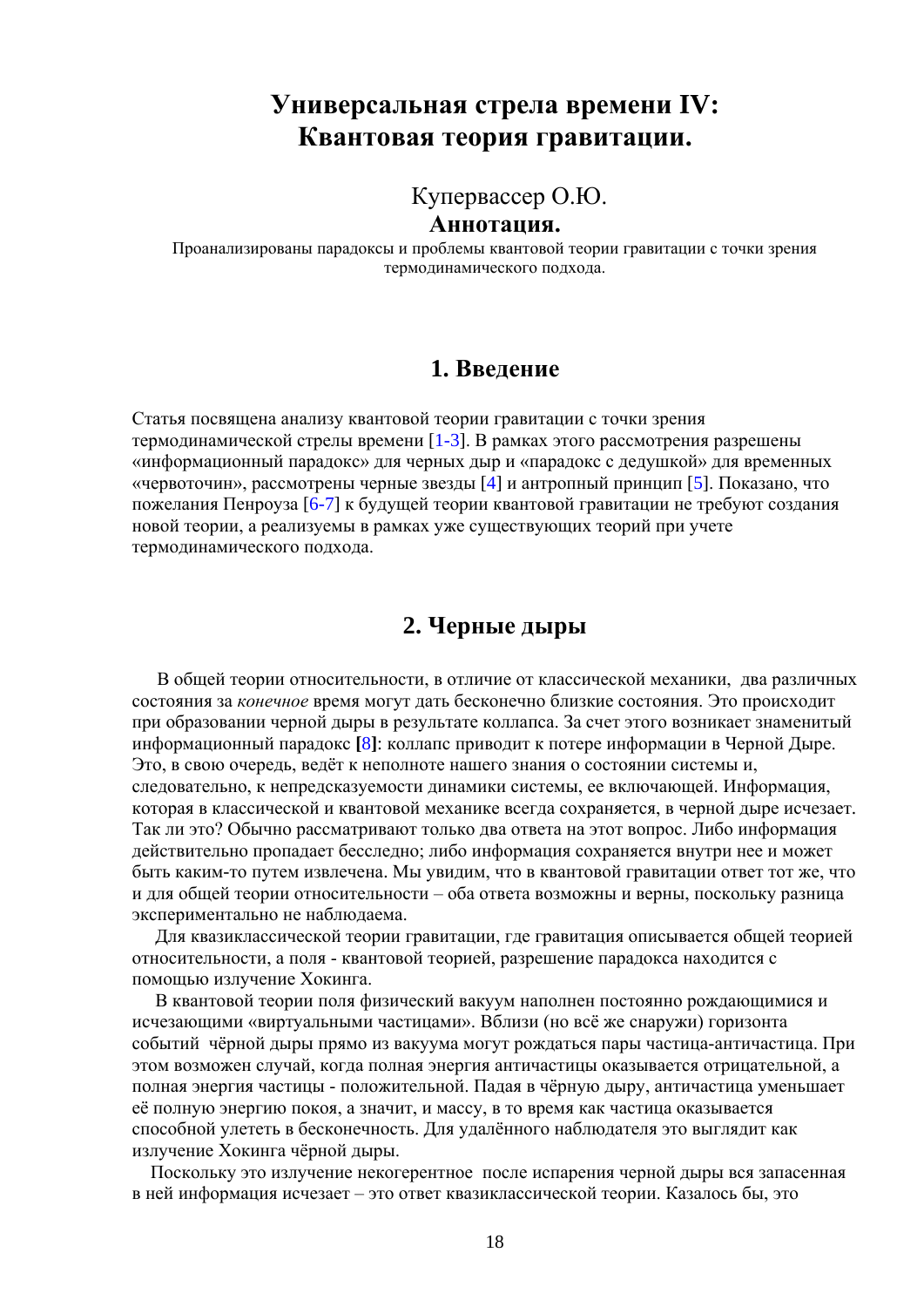противоречит обратимости и унитарности квантовой механики, где информация не теряется. Того же мы ожидали бы от квантовой теории гравитации. Но так ли это?

 Мы не имеем сейчас законченную теорию квантовой гравитации. Однако для частного случая 5 мерного анти-де-Ситтеровского мира этот парадокс ныне многими учеными считается разрешенным в пользу сохранения информации, вследствие гипотезы о AdS/CFT дуальности, т. е. гипотезы о том, что квантовая гравитация в анти-деситтеровском (то есть с отрицательным космологическим членом) 5-мерном пространстве математически эквивалентна конформной теории поля на 4-поверхности этого мира. [9] Она была проверена в некоторых частных случаях, но пока не доказана в общем виде.

 Полагают, что если эта гипотеза действительно верна, то это автоматически влечёт за собой разрешение проблемы об исчезновении информации. Дело в том, что конформная теория поля по построению унитарна. Если она дуальна квантовой гравитации, то значит и соответствующая квантово-гравитационная теория тоже унитарна, а значит, информация в этом случае не теряется.

 Отметим, что это не так. Учет влияния наблюдателя делает неизбежной потерю информации. Процесс образования черной дыры и ее дальнейшее испарения происходит на всей поверхности анти-де-Ситтеровского мира (описываемого квантовой теорией поля), который включает также и наблюдателя. Наблюдатель неизбежно гравитационно взаимодействует с черной дырой и ее излучением. В отличие от обычной квантовой механики и по причине этого всепроникающего гравитационного взаимодействия, влияние наблюдателя теперь уже нельзя сделать пренебрежимо малым ни при каких условиях. Взаимодействие с наблюдателем делает систему не унитарной.

 Казалось бы, мы можем включить наблюдателя в описание системы. Но наблюдатель не может точно знать свое начальное состояние и анализировать систему, частью которой он сам и является! А значит, не может проверить экспериментально разницу между унитарной и не унитарной эволюцией. Для этого необходимо знание полного состояния системы, что невозможно при самонаблюдении.

 В анти-де-Ситтеровского мире расширение Вселенной неизбежно сменяется сжатием. Но тот же эффект потери информации имеется и при ускоренном расширении Вселенной – появляются ненаблюдаемые области, откуда до нас не доходит даже свет. Следовательно, они ненаблюдаемые, и содержащаяся в них информация потеряна. Это опять ведет к непредсказуемости.

 Таким образом, экспериментальная проверка информационного парадокса снова становится невозможной *в принципе*! В случае квантовой гравитации сохранение информации происходит лишь на бумаге в идеальной динамике. В реальной наблюдаемой динамике разница не наблюдаема экспериментально в принципе. Оба ответа на вопрос о сохранении или не сохранении информации можно считать приемлемыми, поскольку они экспериментально не различимы.

 Главное отличие столь большой разницы между обычной квантовой теорией и квантовой теорией гравитации происходит из того, что взаимодействие наблюдателя в обычной квантовой теории можно сделать нулевым в принципе при известных начальных условиях. В квантовых гравитационных системах малое гравитационное взаимодействие с наблюдателем неустранимо в принципе – что делает в принципе неустранимой декогеренцию и превращает эволюцию любой наблюдаемой системы в неунитарную. Лишь для непроверяемой идеальной эволюции на бумаге ее можно сделать формально унитарной. А можно и не делать – здесь у нас свобода выбора. Если мы хотим описывать реальную наблюдаемую динамику – делать этого не стоит. Для массивных тел такая наблюдаемая динамика - это квазиклассическая теория, которая экспериментально неотличима для реального макроскопического наблюдателя от квантовой гравитации массивных гравитационных черных дыр.

# **3. Временная червоточина**.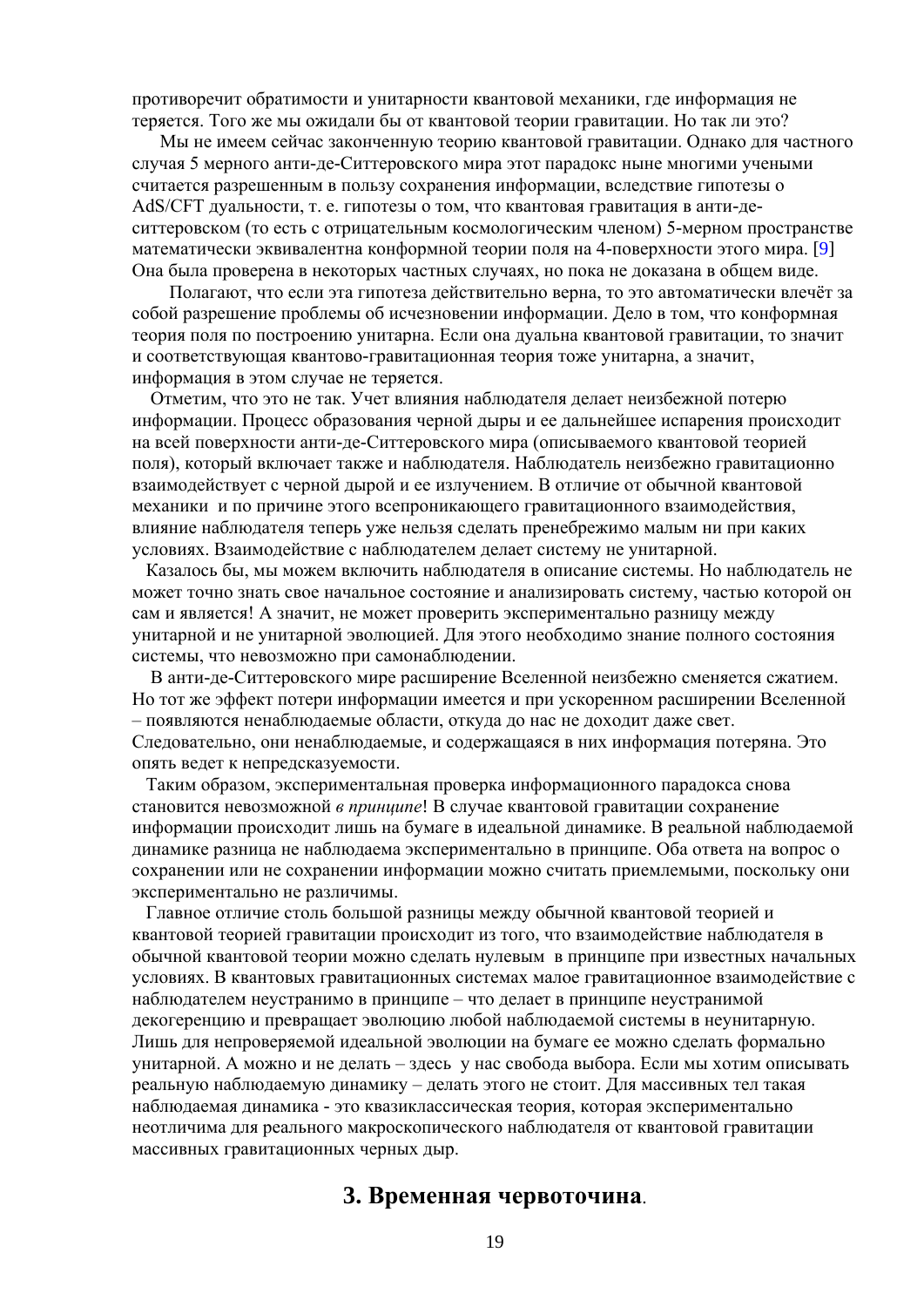Рассмотрим с точки зрения энтропии и такой парадоксальный объект общей теории относительности, как временная «червоточина» (кротовая нора) **[**10**]**. Рассмотрим вначале ее наиболее популярный вариант, предложенный Торном **[**11**].** Пусть у нас имеется пространственная кротовая нора с лежащими рядом концами. Путем очень простой процедуры (погрузим одного из концов на космический корабль, обеспечим его движение со скоростью сравнимой со световой, а затем вернем этот конец на прежнее место) пространственная кротовая нора может быть преобразована во временную (wormhole traversing space into one traversing time). Она может быть использована как машина времени. Подобная кротовая нора требует особого экзотического вещества, необходимого для поддержания ее равновесия. Однако недавно появились новые модели машины времени, которые или позволяют обойтись совсем без экзотического вещества [12,17]. Или же, используя электромагнитное поле, позволяют обойтись его малым количеством [13]. Использование этой машины времени может приводить к знаменитому «парадоксу дедушки», когда внук, возвращаясь в прошлое, убивает своего дедушку. Как же может быть разрешен этот парадокс?

 Рассмотрим, какой ответ на этот вопрос дает квазиклассическая теория гравитации, где гравитация описывается общей теорией относительности, а поля – квантовой теорией. Мы при этом полагаем макроскопическую топологию пространства, связанную с машиной времени неизменной. В момент образования машины времени (преобразования пространственной червоточины во временную) между ее концами появляется замкнутый световой луч. Его энергия не достигает бесконечности, несмотря на бесконечное число проходов, из-за расфокусировки света [16]. Иная ситуация однако возникает в квазиклассической теории с «вакуумными флуктуациями» радиационного поля [14]. Проходя бесконечное число раз через червоточину и складываясь, эти флюктуации достигают бесконечной энергии, которая разрушит любого путешественника.

 Однако ситуация в квантовой гравитации иная. Поскольку квантовые флуктуации содержат большие энергии, когда они возникают на коротких дистанциях, возможно найти настолько малое расстояние, на котором энергия флуктуации будет достаточно большой для формирования крошечной черной дыры, при этом горизонт черной дыры будет того же размера, как и это маленькое расстояние. Пространство-время не способно оставаться однородным на таких коротких дистанциях. Этот механизм обеспечивает естественную «блокировку» образованию сингулярных флуктуаций, ограничивая их по размеру – «максимальная энергия в минимальных размерах» [16].

 Детальные расчеты квантовой гравитации показывают [15], что эта «блокировка» образованию сингулярных флуктуаций обеспечивает для макроскопических тел очень малую, но не нулевую вероятность беспрепятственного прохождения временной «червоточины». Как предотвратить в этой ситуации «парадокс дедушки»? Тут нам удобно воспользоваться языком многомировой интерпретации квантовой механики. Чтобы предотвратить парадокс путешественник должен попасть в параллельный мир, где он может беспрепятственно «убить дедушку» не нарушая принципа причинности. Такой параллельный мир будет квантово интерферировать с миром «неубитого дедушки», где наблюдателю не удалось пройти временную червоточину. Однако амплитуда вероятности такого мира будет крайне мала. Может ли наблюдатель в мире, где «дедушку не убили» обнаружить альтернативный мир хотя бы в принципе, используя квантовые корреляции между мирами? Подобно «парадоксу Шредингеровского кота» сделать он это не сможет. И причины те же, что и в обычной квантовой механике [2]. Проявления квантовых корреляций на тот момент, когда их величина существенна, невозможно зарегистрировать из-за «стирания памяти» наблюдателя. Таким образом, попадание в параллельный мир квантовой механики ничем экспериментально неотличимо от перестройки червоточины и попадания в «параллельный мир» общей теории относительности [3, 17]. Это значит, что с точки зрения внешнего реального макроскопического наблюдателя ситуация, когда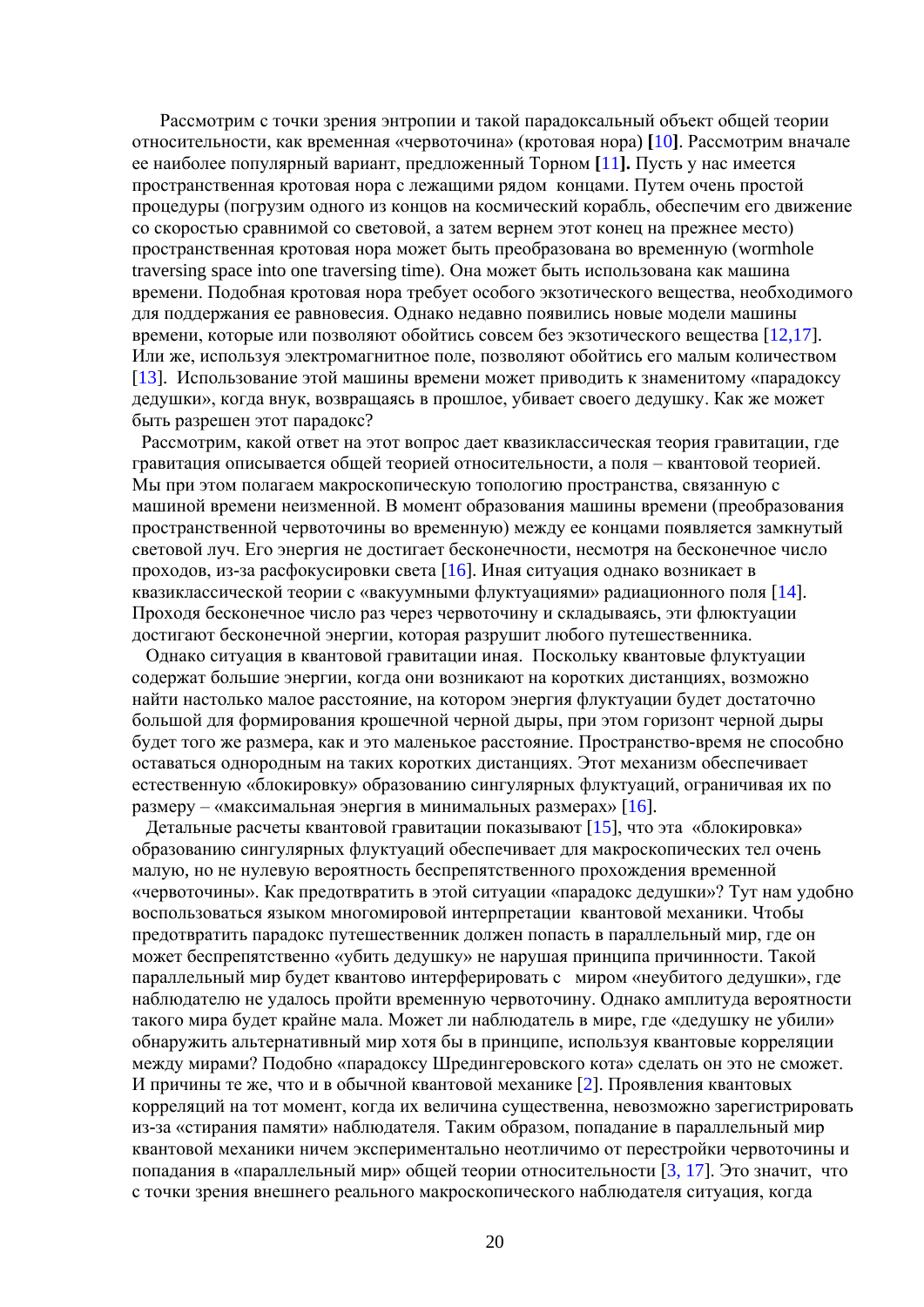путешественник погиб в червоточине или попал в «иной мир», экспериментально неотличимы. Это эквивалентно ситуации, когда путешественник падает в черную дыру: нам не известно будет ли он раздавлен в сингулярности или попадет в «иной мир» через белую дыру. [18] (Хотя для самого путешественника эта разница наблюдаема и существенна. Но он унесет свои все эти свои наблюдения с собой в «иной мир».) Мы видим, что как и в случае «информационного парадокса», разница между квантовой и квазиклассическими теориями для макроскопических объектов экспериментально не наблюдаема для макроскопического наблюдателя, не путешествующего во временной червоточине.

# **4. Черные звезды.**

 Недавно появилась интересная теория «черных звезд» [4]. Обычно коллапс черной дыры рассматривается как быстрый процесс. Однако нам не так хорошо известны состояния вещества при высоких давлениях. Мы знаем, что на пути к коллапсу возможно образование белых карликов, нейтронных звезд. Эти промежуточные стадии делают коллапс не лавинообразным, а постепенным. Возможно, на пути к коллапсу будут появляться кварковые звезды и иные промежуточные состояния, которые сделают этот процесс плавным. Для классической гравитации это несущественно. Но в квазиклассической гравитации показано, что при медленном сжатии квантовые флуктуации у поверхности помешают материалу звезды сколлапсировать в сингулярность и стать черной дырой. Снаружи такой объект будет подобен черной дыре, но внутри будет от нее отличен, не содержа сингулярность и сохраняя всю информацию. Он позволит путешественнику входить за поверхность звезды и выходить из нее. Следует отметить, что против такой картины имеется существенное возражение.

 Насколько стабильна такая конструкция звезды внешнему возмущению, вносимому путешественником? И насколько устойчив сам путешественник? Устойчива ли она? Путешественник – это макроскопическое тело. Проникнув в черную звезду, он скачком увеличит ее массу. Это приведет либо к её схлопыванию в черную дыру. Если же процесс снова пойдет «постепенно» то путешественник «растворится» в звезде и не сможет из нее выйти. Таким образом, видится, что разница между черной звездой и черной дырой не наблюдаема экспериментально. А, значит, разница между этими объектами существует лишь на бумаге – в идеальной динамике.

# **5. Новая теория гравитации Пенроуза.**

В своих замечательных книжках [6-7] Пенроуз дает свое замечательное предвидение новой грядущей теории гравитации. В этой теории:

1) В отличие от обычной квантовой механики редукция волнового пакета –

фундаментальное свойство теории.

2) Это редукция неразрывно связана с явлением гравитации.

3) Редукция приводит не только к вероятностным закономерностям – но она может приводить и к более сложному «неопределенному» поведению систем.

4) В отличие от замечательных когерентных квантовых систем, классические хаотические неустойчивые системы подвергаются уничижающей критике, как чисто абстрактные модели, бесполезные для понимания реальности. Они не имеют никакого отношения к описанным выше «неопределенным» системам, которые могут быть лишь чисто квантовыми.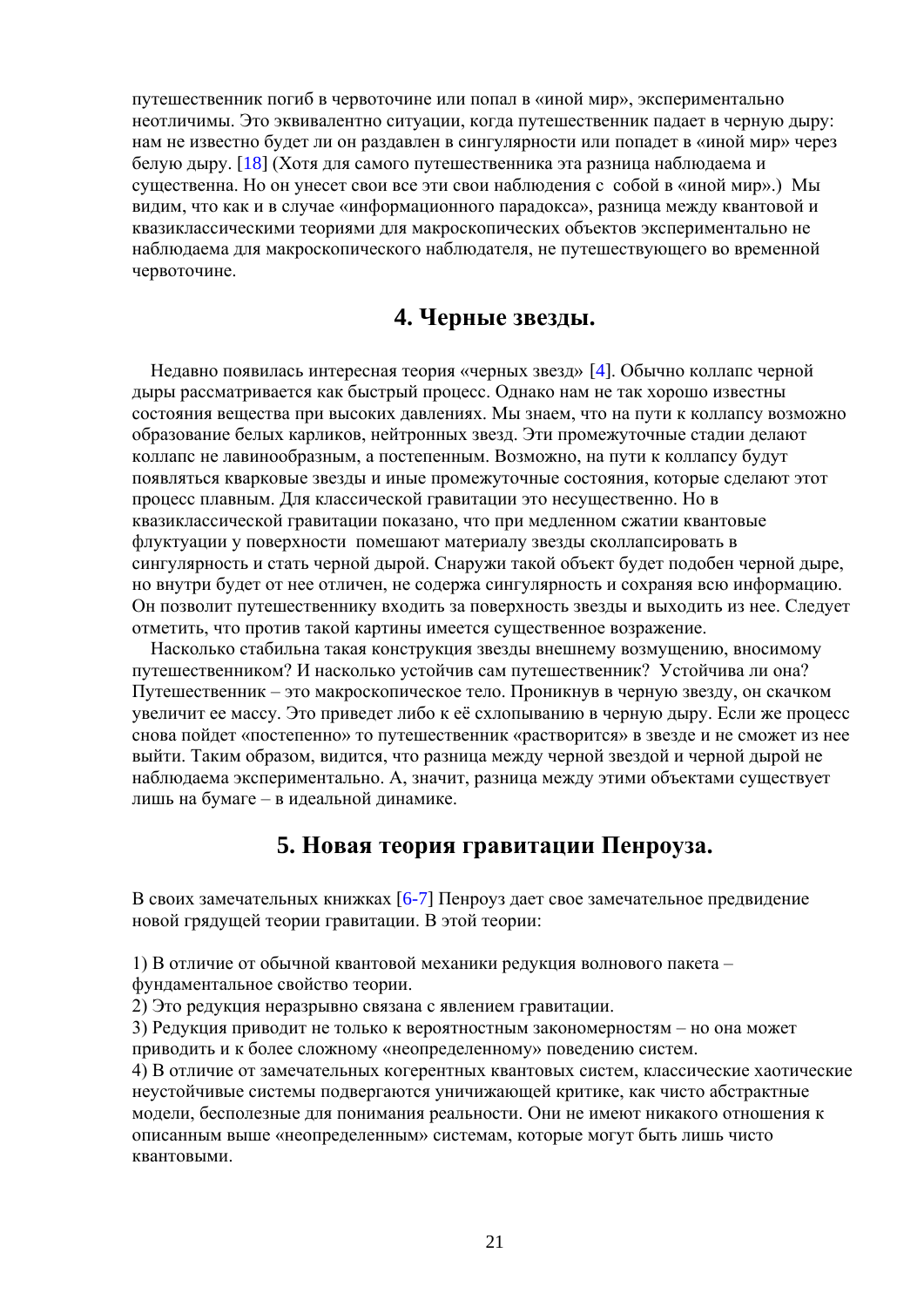Следует заметить, что для получения всех этих вещей нам нет нужды в новых теориях. Учет неизбежного гравитационного взаимодействия макроскопического реального наблюдателя (плюс учет его термодинамической стрелы времени) с необходимостью ведет ко всем этим результатам в рамках любой уже существующей теории квантовой гравитации. Кроме того, классические хаотические неустойчивые системы обладают всеми свойствами квантовых. Для любого «чисто квантового эффекта» всегда можно найти такой классический аналог (Приложение A [2]). А именно:

1) Мы видели из описанного выше, что неизбежное гравитационного взаимодействия макроскопического реального наблюдателя с наблюдаемой системой неизбежно делает ее эволюцию неунитарной. Разница между унитарной и неунитарной теорией существует лишь на бумаге и экспериментально не наблюдаема в квантовой теории гравитации. 2) По изложенным выше причинам именно гравитация ведет в уже существующей квантовой теории гравитации к неизбежной редукции и неунитарности. Более того, для макроскопических объектов желаемая неунитарная теория, обладающая всеми желаемыми свойствами, уже существует – это квазиклассическая теория гравитации. 3) Поведение многих макроскопических тел, несмотря на неунитарность, можно достаточно полно описать набором макропараметров и законами их эволюции. Имеются, однако, *непредсказуемые* системы, чьё поведение во всей их полноте затруднительно описать даже вероятностными законами.

 Например, квантовые компьютеры. Для человека, запустившего такой квантовый компьютер и знающего его начальное состояние, его поведение полностью предсказуемо. Однако для человека, не присутствующего при запуске, его поведение «неопределенно». Более того, попытка пронаблюдать внутренне состояние квантового компьютера приведет к нарушению его нормальной работы.

 В случае квантовой гравитации даже запустивший квантовый компьютер человек не сможет 100% предсказать результат – неизбежное гравитационное взаимодействие между ним и квантовым компьютером сделает такое предсказание невозможным. Таким образом, «непредсказуемость, отличная от вероятностной» становится фундаментальным свойством любой квантовой теории гравитации при учете неизбежного взаимодействия с наблюдателем.

4) Неустойчивые классические системы во многом напоминают по своим свойствам квантовые (Приложение А [2]). Более того, созданы математические модели классических аналогов квантовых компьютеров [19]. Для моделирования парадоксальных свойств живых объектов, напоминающих квантовые компьютеры, нам не обязательно нужна квантовая механика. Можно обойтись и классическими неустойчивыми системами [20].

 Подводя итог, мы видим, что все пожелания Пенроуза воплотимы уже в рамках существующей парадигмы и не требуют никаких новых фундаментальных теорий. Более того, все свойства объектов описываются макропараметрами (чтобы исключить влияние макроскопического наблюдателя), что неизбежно ведет к ненаблюдаемости слишком малых интервалов времени и пространства. А значит можно построить их наблюдаемую динамику на основе «дискретной модели пространства-времени». Но такая модель уже не будет новой теорией – для любого макроскопического наблюдателя она будет экспериментально неотличима от уже существующей квантовой теории гравитации.

### **6. Антропный принцип в квантовой теории гравитации.**

Количество возможных вакуумных состояний, возникающих в квантовой теории гравитации, достигает огромного количества. Для отбора подходящих вакуумов обычно предлагается антропный принцип [5] - эволюция системы должна приводит к появлению наблюдателя, способного ее понимать и изучать. Подобная постановка вопроса носит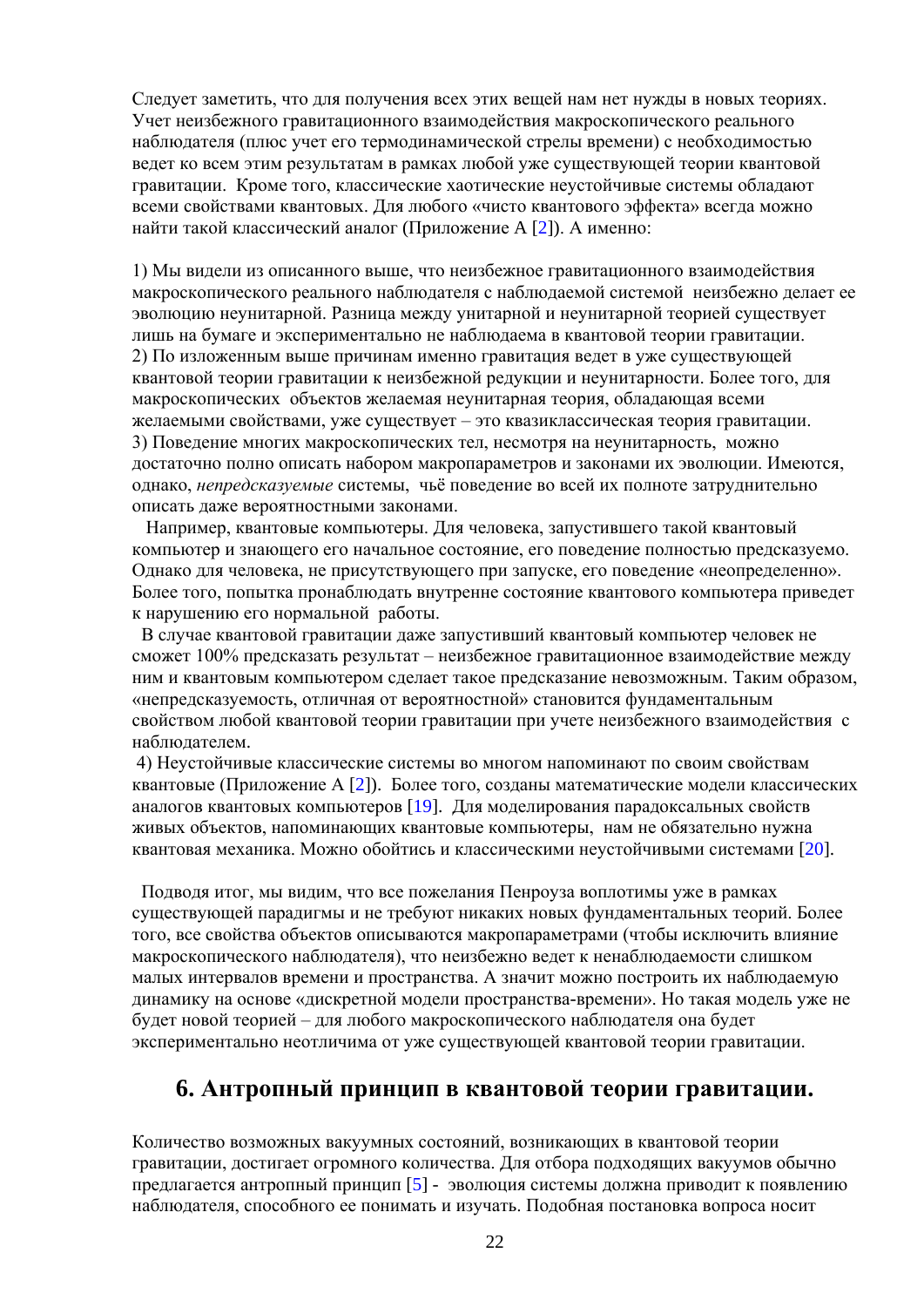слишком философский характер, затрудняющий ее практическое использование. В данной работе мы можем сформулировать вполне четкие физические принципы, по сути эквивалентные антропному принципу:

 Начальное состояние Вселенной должно приводить к формированию материи в виде набора многих макроскопических термодинамически неравновесных тел, слабо взаимодействующих между собой. Эти тела должны иметь энтропию и температуру. Они должны иметь собственную термодинамическую стрелу времени. Малое локальное взаимодействие между телами должно приводить к синхронизации их стрел времени. Хотя эти тела состоят из многих частиц и обладают огромным набором микропарпаметров, эволюция этих тел должна хорошо описываться набором макропараметров, за исключением редких положений неустойчивости.

 Однако эти неустойчивые состояния играют большую роль, служа основой для возникновения самого наблюдателя Вселенной. Должны существовать неустойчивые глобальные корреляции между частями мира, так и неравновесные системы с поддерживаемыми локальными внутренними корреляциями, из которых и образуются сами наблюдатели.

 Глобальной «целью» диссипативных систем с локальными корреляциями (в том числе и живых систем) является (а) минимизация их собственной энтропии (б) стимуляция глобальной полной системы к скорейший возврату Пуанкаре в исходное низкоэнтропийное состояние.

 Из вышесказанного следует один важный вывод. Чтобы получить вышеописанную ситуацию, начальное состояние Вселенной должно неизбежно быть высокоупорядоченным и низкоэнтропийным.

 Т.е., коротко говоря, эволюция должна приводить к миру, допускающему описание в форме термодинамики [1-3, 21-23]. Только в такой среде может появиться наблюдатель, способный изучать этот мир.

# **6. Выводы**

 Мы видим, что информационный парадокс и парадокс дедушки разрешаются в квантовой гравитационной теории аналогично общей теории относительности. Это делается путем рассмотрения взаимодействия систем с реальным неравновесным макроскопическим наблюдателем. Более того, этот подход аналогично обычной квантовой теории, позволяет разрешить проблему редукции. Это редукция в квантовой гравитации становится фундаментальным свойством теории, в отличие от обычной квантовой механики. Такой подход позволяет рассмотреть и другие сложные вопросы квантовой гравитации – антропный принцип, черные звезды.

#### **Благодарности**

Я благодарю Hrvoje Nikolic и Vinko Zlatic за обсуждения и дискуссии, которые очень помогли при написании этой статьи.

#### **Библиография**

- 1. Oleg Kupervasser, Hrvoje Nikolic, Vinko Zlatic "The Universal Arrow of Time I: Classical mechanics", Foundations of Physics 42, 1165-1185 (2012) [http://www.springerlink.com/content/v4h2535hh14uh084/,](http://www.springerlink.com/content/v4h2535hh14uh084/) arXiv:1011.4173
- 2. Oleg Kupervasser "The Universal Arrow of Time II: Quantum mechanics case", arXiv:1106.6160